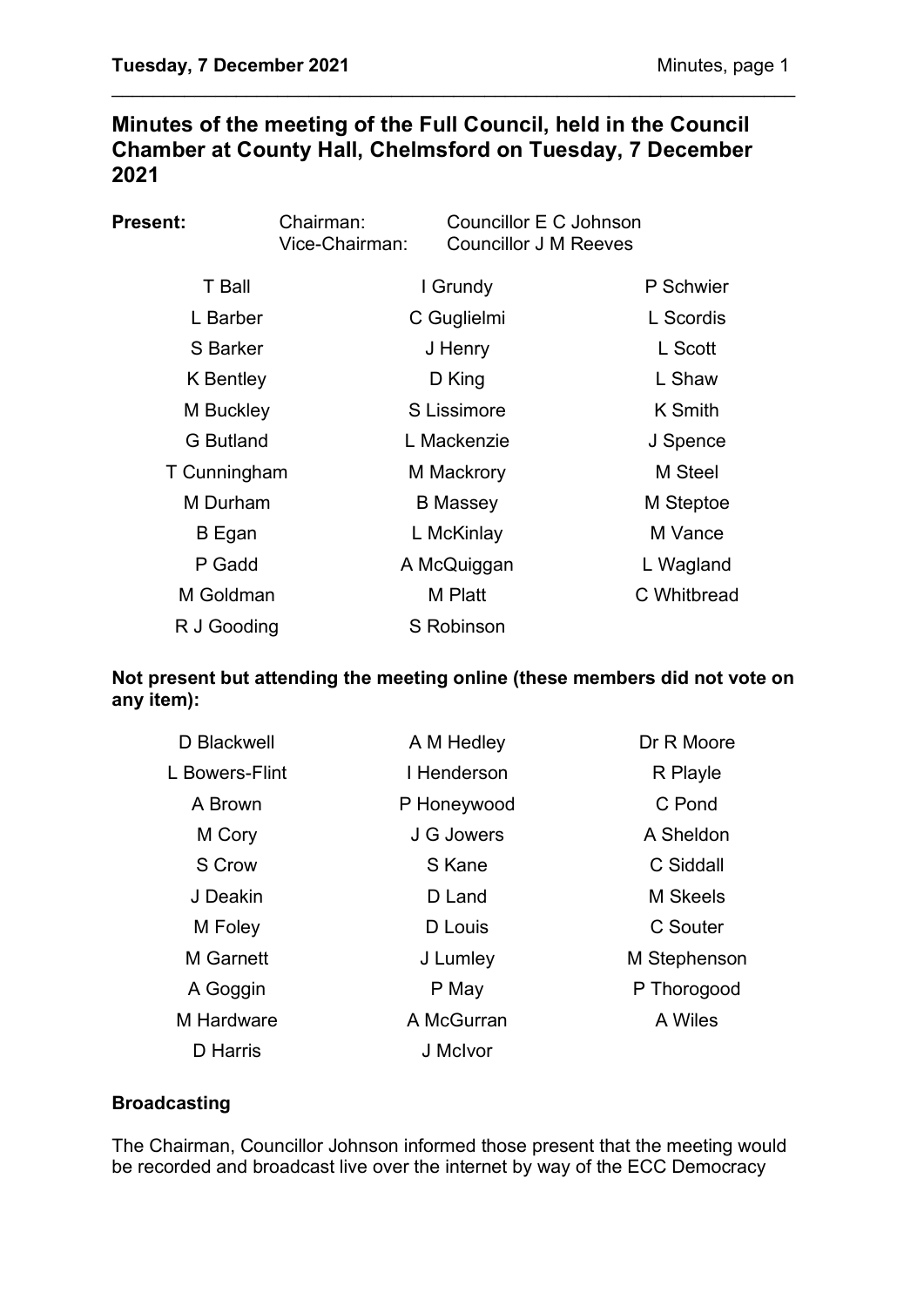YouTube Channel.

The broadcast may be found as [a video on YouTube](https://www.youtube.com/watch?v=RrahLm5u7K4) or as [an audio recording on](https://cmis.essex.gov.uk/essexcmis5/CalendarofMeetings/tabid/73/ctl/ViewMeetingPublic/mid/410/Meeting/4637/Committee/50/SelectedTab/Documents/Default.aspx)  [the ECC website.](https://cmis.essex.gov.uk/essexcmis5/CalendarofMeetings/tabid/73/ctl/ViewMeetingPublic/mid/410/Meeting/4637/Committee/50/SelectedTab/Documents/Default.aspx)

\_\_\_\_\_\_\_\_\_\_\_\_\_\_\_\_\_\_\_\_\_\_\_\_\_\_\_\_\_\_\_\_\_\_\_\_\_\_\_\_\_\_\_\_\_\_\_\_\_\_\_\_\_\_\_\_\_\_\_\_\_\_\_\_\_\_

## **Prayers**

The meeting was preceded by prayers led by the Reverend Canon Ivor Moody, Vice Dean and Canon Pastor, Chelmsford Cathedral and Workplace Chaplain, Essex County Council.

## **Councillor Johnson formally opened the meeting.**

The Chairman informed members that he had agreed to an item of urgent business to be considered after the Chairman's Announcements. The item was to recommend to disapply the six-month rule to prevent the risk of any member losing their seat as a result of attending this meeting via zoom. The urgent business was to be found in the published Order Paper. The Chairman had stated that the special urgency was that it was important to provide reassurance to those members who were attending via the online service that their seat was not put at risk.

## **1. Apologies for Absence**

Apologies for absence were received on behalf of Councillors Fleming and Stamp.

## **2. Declarations of Interest**

Informal declarations of interest were made by Councillors Bentley, Cory, Crow, Guglielmi, Harris and Henderson in respect of agenda item 9, 'Establishment of a Joint Committee for the Tendring Colchester Borders Garden Community' as they were members of either Tendring District Council or Colchester Borough Council.

### **3. Confirmation of the minutes of council meetings held on 12 October 2021**

### **Resolved:**

That the minutes of the ordinary meeting of council and the minutes of the extraordinary meeting of council both held on 12 October 2021 be approved as correct records and signed by the Chairman.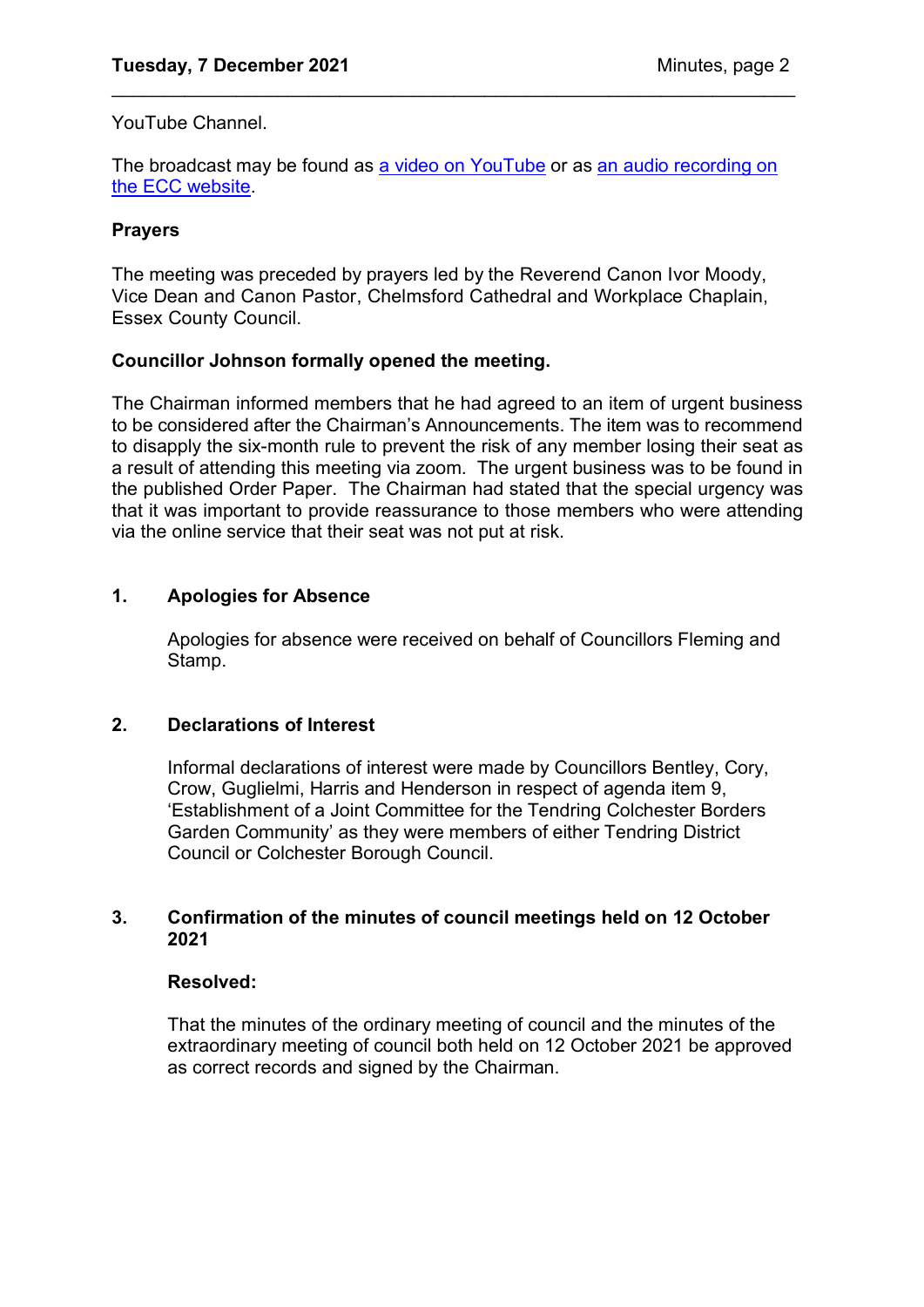#### **4. Public Speakers**

The Chairman noted that there were two members of the public registered to speak, Mr Kenningham-Brown a resident of Chelmsford and Colchester Councillor Young.

\_\_\_\_\_\_\_\_\_\_\_\_\_\_\_\_\_\_\_\_\_\_\_\_\_\_\_\_\_\_\_\_\_\_\_\_\_\_\_\_\_\_\_\_\_\_\_\_\_\_\_\_\_\_\_\_\_\_\_\_\_\_\_\_\_\_

1) The Chairman, noting that Mr Kenningham-Brown was unable to attend the meeting, agreed that his question, printed in the Order Paper, be read.

The question he had submitted was:

'Recent research by USwitch (https://www.uswitch.com/carinsurance/guides/global-commuting-index/) finds that Chelmsford is one of the worst areas in the country to commute in. Whilst ranking acceptably for environmental issues it was notably poor on travel times and costs. What is council's plan to support Chelmsford's residents? Will the council look at introducing a publicly owned carbon neutral bus network to support transport in and around Essex?'

In response, Councillor Scott, the Cabinet Member for Highways Maintenance and Sustainable Transport, stated that he would be responding in writing to Mr Kenningham-Brown in full but informed members that under both the Bus Service Improvement Plan and the national strategy Bus Back Better he hoped that these issues would be dealt with in the very near future.

2) The Chairman invited Colchester Borough Councillor Young to speak and present a petition.

She said:

'Mr Chairman I am here today to present the Cabinet Member responsible for Bus Services a petition raised in the Longridge area of my Borough Council ward of Greenstead to call for better bus services for this community which sits on the edge of the Borough of Colchester. This area is poorly served by public transport yet houses many residents who want to travel by bus. In fact, on the doorstep, lack of bus services is the most frequently mentioned issue. I therefore leave you with this petition and ask you to use your influence to appeal to providers to serve the Longridge community better who want to use their cars less and buses more'

Councillor Scott, Cabinet Member for Highways Maintenance and Sustainable Transport thanked Councillor Young for bringing the matter to his attention and acknowledged the receipt of the petition. He undertook to discuss the matter with officers in the passenger transport team and then would respond directly to Councillor Young.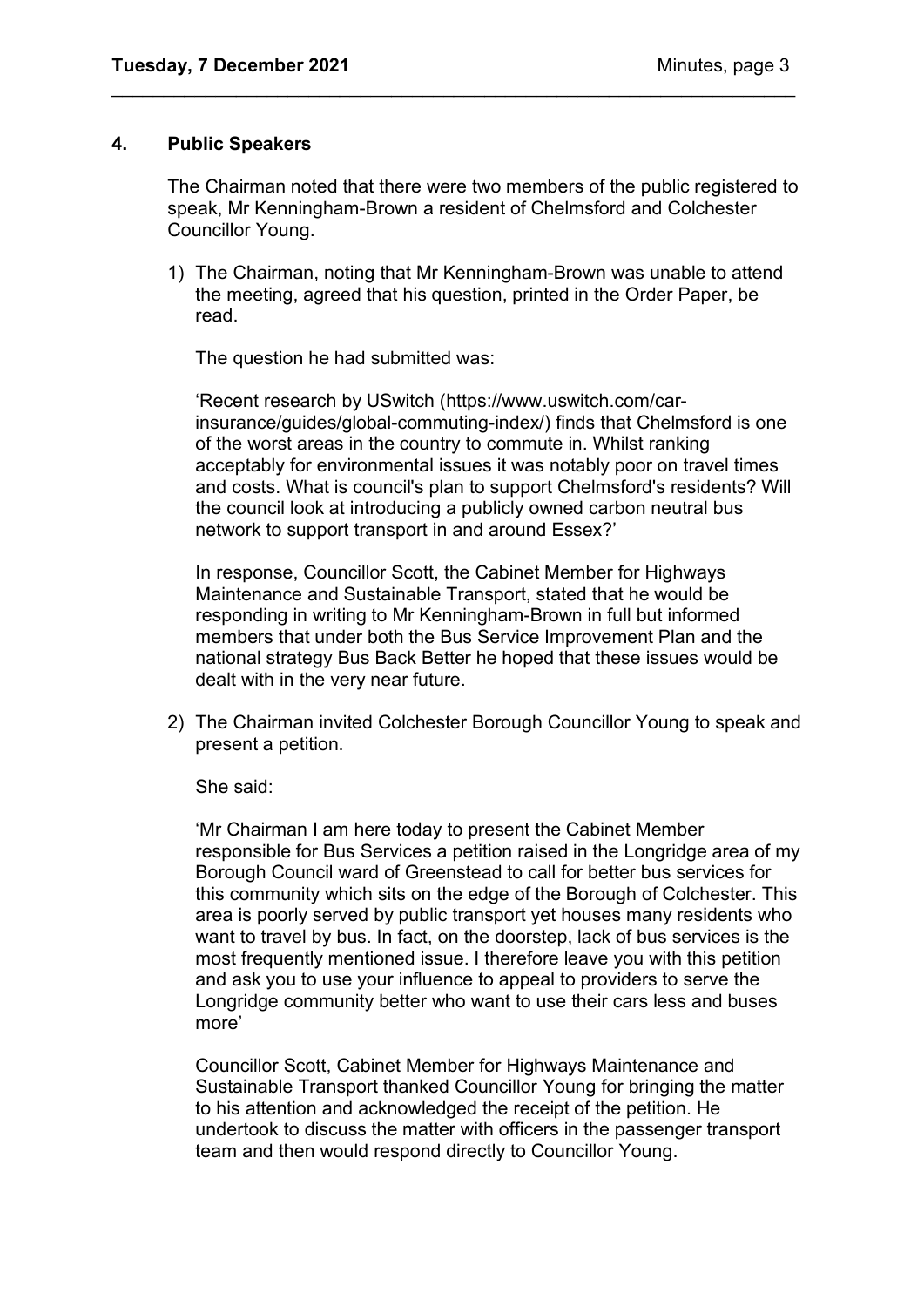### **5. Chairman's Announcements and Communications**

#### **Deaths**

#### **Councillor Craig Cannell**

The Chairman informed members of the death, at the age of 32, of Councillor Craig Cannell who had been only recently elected. The Chairman noted that he had been enthusiastic individual who had made Essex his home and served residents in Essex, not just on Essex County Council but also Rochford District and Rayleigh Town Councils. The Chairman speculated that he had been destined for a promising career at Transport for London ahead as well as his political career.

\_\_\_\_\_\_\_\_\_\_\_\_\_\_\_\_\_\_\_\_\_\_\_\_\_\_\_\_\_\_\_\_\_\_\_\_\_\_\_\_\_\_\_\_\_\_\_\_\_\_\_\_\_\_\_\_\_\_\_\_\_\_\_\_\_\_

Several members paid tribute.

#### **Former Councillor Bill Dick**

The Chairman informed members that former County Councillor Bill Dick had died at the age of 87 years.

The Chairman noted that he had been the member for the Division of Thundersley from 1997-2013, he also served for many years on Castle Point Borough Council. He had had a keen interest in social care, and sat on many committees, including chairing the Community Care/Adult Social Care Policy Development Group.

The Vice-Chairman, Councillor Jill Reeves, paid tribute.

#### **Former Councillor Chris Harper**

The Chairman informed members of the death, on 31 October and at the age of 78, of Former Councillor Christopher Harper who, as a member of the Loughton Residents Association had represented the Division of Loughton St Mary's on Essex County Council as an Independent from 1997 until May 2000.

He had been active on many committees during his term of office, including the Environment and Education Committees, the Highways and Transportation Committee and the Community Safety Board. He had also been a member of Loughton Town Council.

Councillor Chris Pond paid tribute.

#### **Sir David Amess MP**

The Chairman noted the recent events in Southend that had led to the death of Sir David Amess MP. He noted that many Councillors had known him.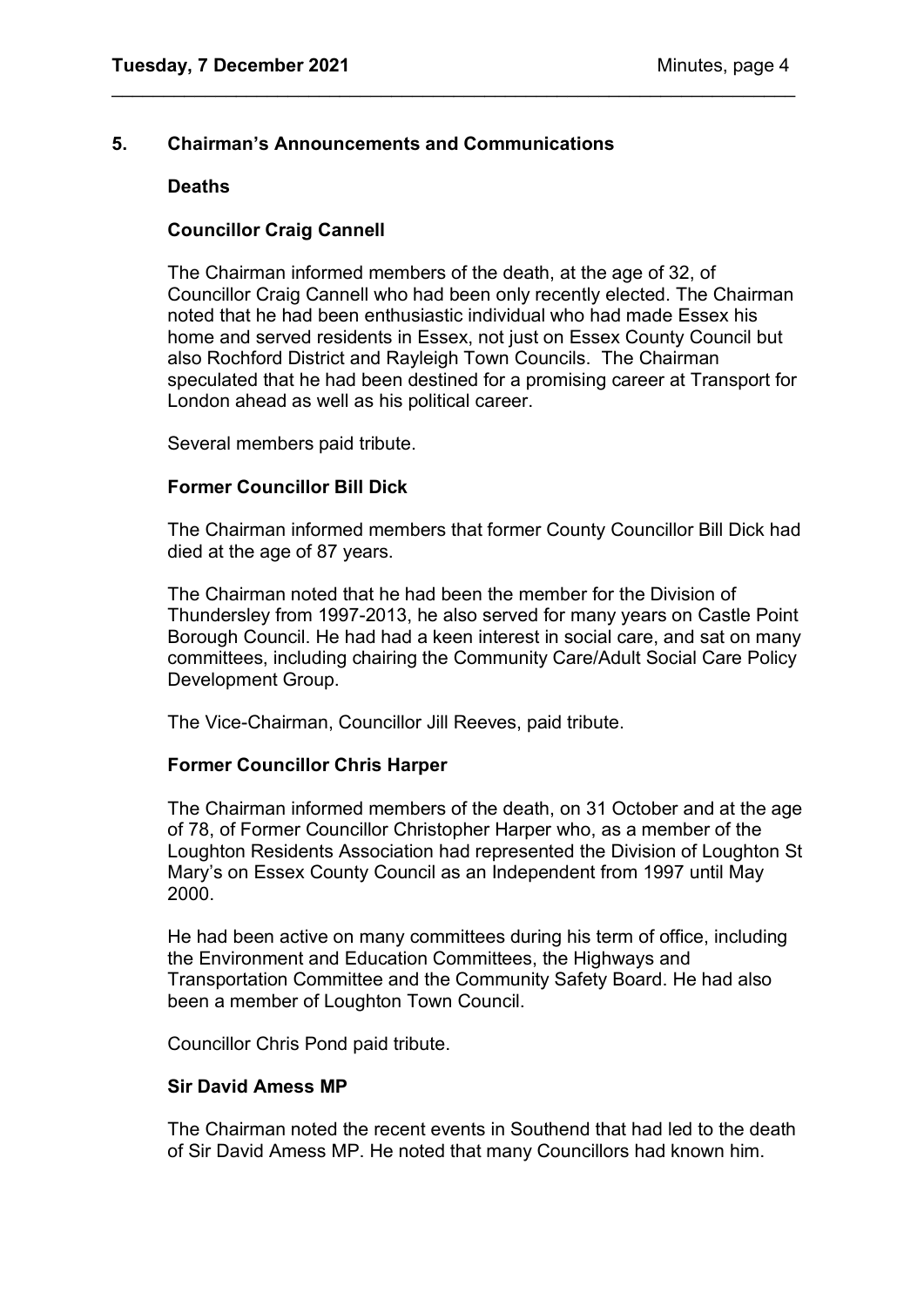He noted that Sir David had always worked tirelessly for the people of Southend and beyond and that will not be forgotten. The Chairman informed members that he had laid a wreath with the Deputy Leader and then attended his funeral representing the County Council.

\_\_\_\_\_\_\_\_\_\_\_\_\_\_\_\_\_\_\_\_\_\_\_\_\_\_\_\_\_\_\_\_\_\_\_\_\_\_\_\_\_\_\_\_\_\_\_\_\_\_\_\_\_\_\_\_\_\_\_\_\_\_\_\_\_\_

Several members paid tribute to his memory.

At the invitation of the Chairman, members stood in silent remembrance of all those who had died.

#### **Awards**

- The Chairman invited Councillor Durham, the Chairman of Visit Essex to speak. He informed members that Visit Essex (that had won the South East heat of a PR Award earlier this year which was announced at July Council) had now won the National Award.
- The Chairman invited Councillor Egan, the Cabinet Member for Children's Services and Early Years and Councillor Spence, the Cabinet Member for Health and Adult Social Care to both speak. They informed members that Essex County Council had won the Award for Social Work Employer of the year and National Adult Social Worker of the Year Gold Award Essex Social Worker.
- The Chairman invited Councillor McKinlay, the Deputy Leader and Cabinet Member for Community Engagement, Partnerships and Performance to speak. She informed members that Essex County Council had won Outstanding Contribution to Project Management in the not-forprofit sector at the Association of Project Management Awards.
- The Chairman invited Councillor Butland, the Cabinet Member for Devolution, the Arts, Heritage and Culture to speak. He informed members that seven of the County's country parks had secured Green Flag Awards for the very best parks and green spaces.

### **6. Urgent Business: Approval of reason for non-attendance at this meeting**

At the invitation of the Chairman, Councillor Bentley, the Leader of the Council, presented the report which had been circulated to all members and published online before the meeting and, it having been moved by Councillor Bentley and seconded by Councillor McKinlay, it was

### **Resolved**

That for the purposes of section 85(1) of the Local Government Act 1972 the Council approve the following as a reason for a Member's non-attendance of the council meeting on 7 December 2021: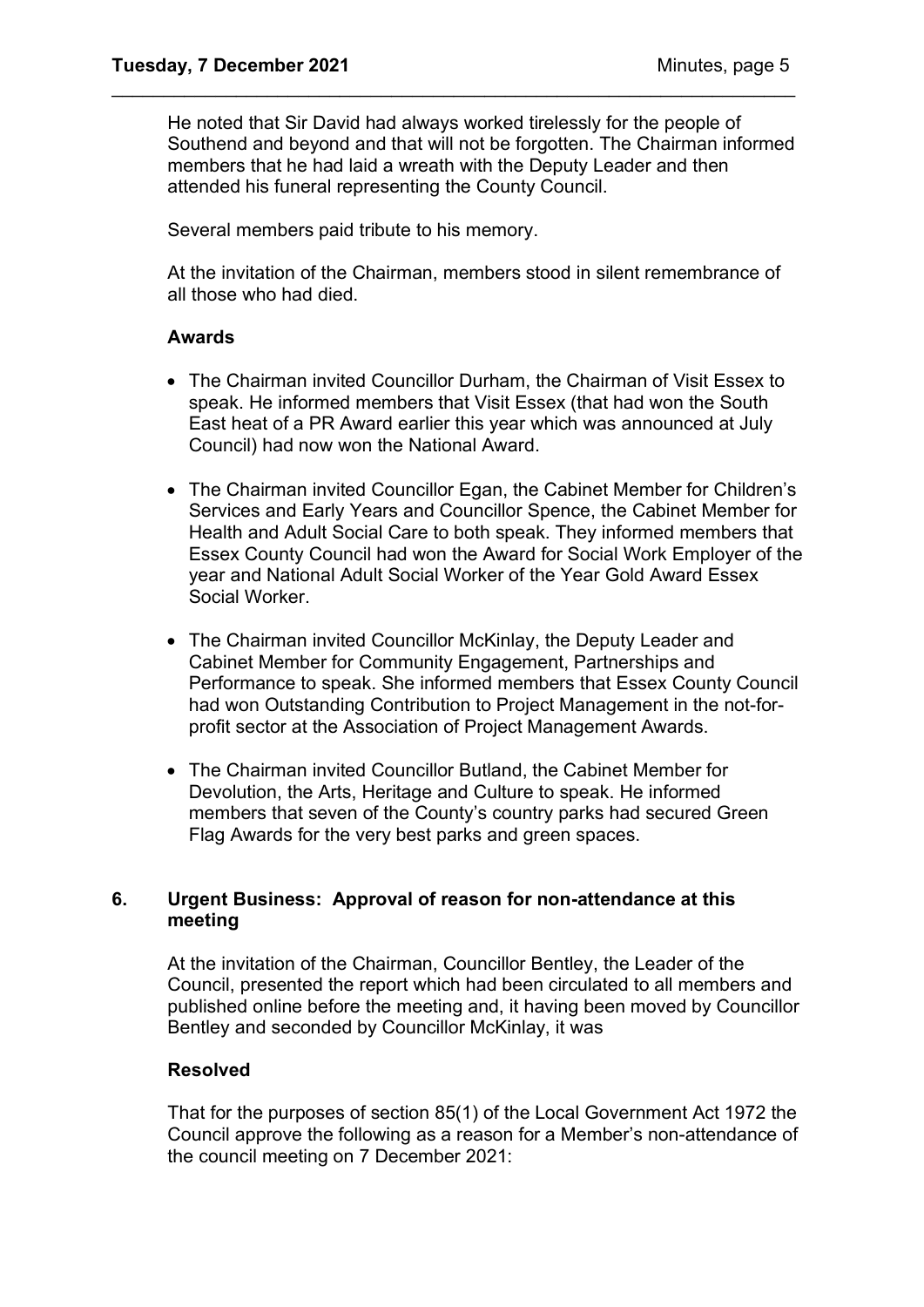That the Member took part in the meeting via zoom as a result of the public health request for a reduced attendance in the council chamber for that meeting.

\_\_\_\_\_\_\_\_\_\_\_\_\_\_\_\_\_\_\_\_\_\_\_\_\_\_\_\_\_\_\_\_\_\_\_\_\_\_\_\_\_\_\_\_\_\_\_\_\_\_\_\_\_\_\_\_\_\_\_\_\_\_\_\_\_\_

### **7. Receipt of petitions and deputations**

The Chairman invited Councillor Siddall to present a petition concerning a request for remedial work to the pavement and road in Kestrel Rise, Halstead following a vehicle fire. Councillor Scott, The Cabinet Member for Highways Maintenance and Sustainable Transport responded.

### **8. Executive Statement**

At the invitation of the Chairman, Councillor Bentley, The Leader of the Council gave a statement entitled 'Promoting and Safeguarding Essex'.

The Executive Statement may be found in full as [a video on YouTube](https://www.youtube.com/watch?v=RrahLm5u7K4) or as [an audio recording on the ECC website.](https://cmis.essex.gov.uk/essexcmis5/CalendarofMeetings/tabid/73/ctl/ViewMeetingPublic/mid/410/Meeting/4637/Committee/50/SelectedTab/Documents/Default.aspx)

In summary:

1) Covid.

The Leader paid tribute to officers at Essex County Council and at Brentwood Borough Council where an outbreak of the latest variant was discovered. The teams at both councils reacted quickly, together with the NHS to whom he paid tribute. He also thanked the Cabinet Member for Health and Adult Social Care, Councillor John Spence and members of the public.

Now that the outbreak of the variant has spread wider he thanked his colleagues in the Districts who were assisting in finding additional venues for the rollout of the boosters.

If anyone wished to volunteer to assist in any way please look on social media or elsewhere online.

2) The Armed Forces Community Covenant and the Civilian Military Partnership Board (CMPB).

The Leader informed members that the Armed Forces Community Covenant was created in 2011 to ensure that all those who had served in the armed forces and who lived in Essex are treated with fairness and respect. The CMPB had an action plan that included:

- Access to Justice Programme: providing reduced fee legal advice to members of the armed forces,
- Veterans Mental Health programme (a Mental Health summit is planned for 2022),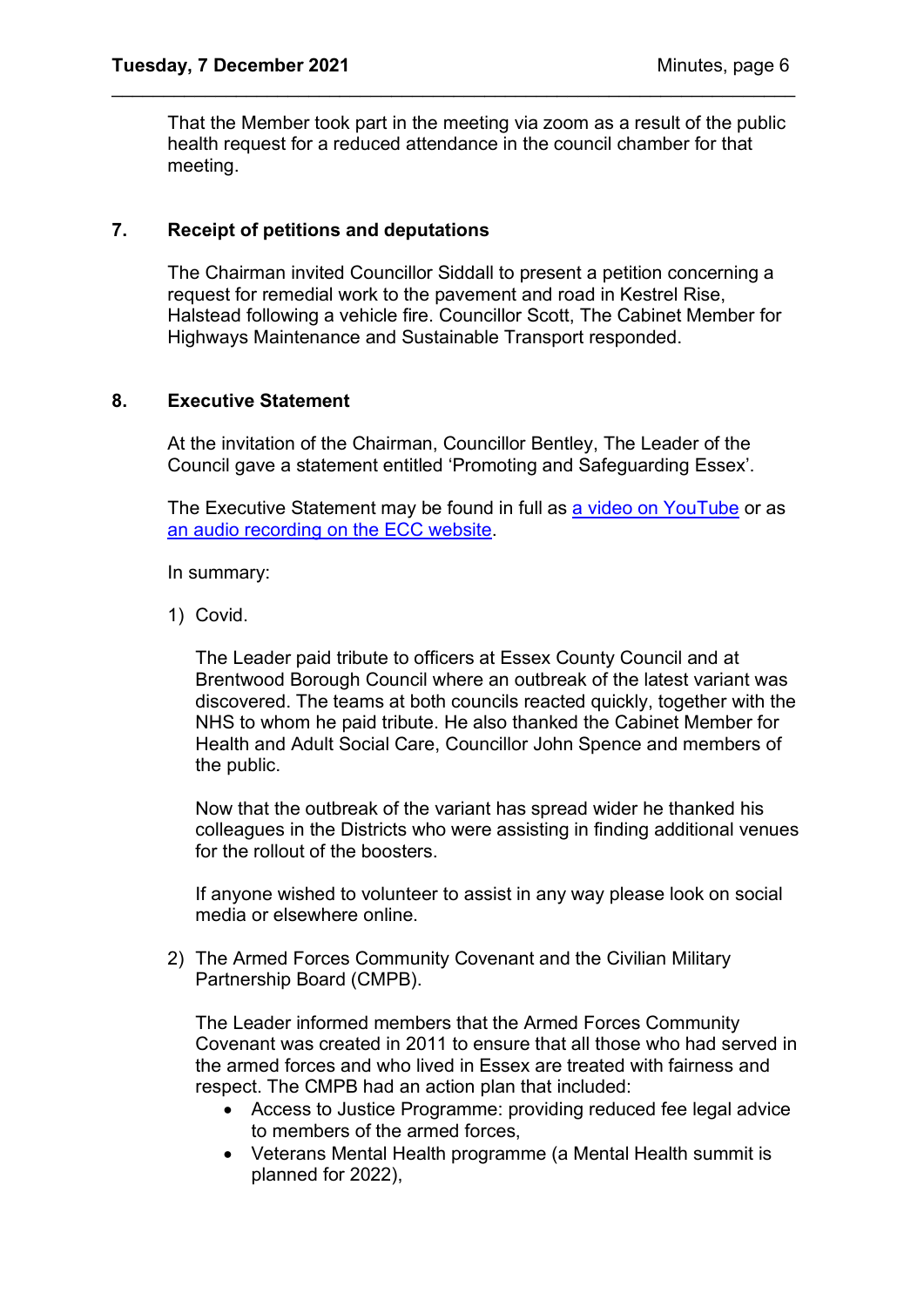- Communications and Engagement and
- The Defence Employer Recognition Scheme.

\_\_\_\_\_\_\_\_\_\_\_\_\_\_\_\_\_\_\_\_\_\_\_\_\_\_\_\_\_\_\_\_\_\_\_\_\_\_\_\_\_\_\_\_\_\_\_\_\_\_\_\_\_\_\_\_\_\_\_\_\_\_\_\_\_\_

Essex County Council currently holds the silver award under the Defence Employer Recognition Scheme and is ambitious to hold the gold award. To that end we will need to:

- learn about our staff, setting up a network of ex-forces personnel
- review our policies on career progression and paid leave for reservist activity and
- publicise the Armed Forces Covenant and work with partners to deliver even more meaningful impact.

The Leader concluded by asking for help from Councillors, partners, and businesses.

3) Building Stronger Communities

The Leader reminded members that support of our communities was crucial to us delivering the aims of Everyone's Essex and building stronger communities was a key part of our approach across our priorities

We recently announced £500k to support community led initiatives around the cross-cutting aim of tackling climate change and there would be further examination of how to do something similar for levelling up our communities

4) The Arts and Culture

The Leader expressed the view that arts bodies across Essex contribute immensely to Essex County Council's priorities, helping people to reach for the stars, to thrive, and to making Essex a great place.

The Leader wished to support and encourage that, in our smallest cultural organisations just as much as in our major arts bodies and so in January there will be launched the Arts and Cultural Fund to unlock £1m of funding over five years to support Essex's cultural sectors

Grants of between £2,500 and £30,000 will be available to all types of arts organisation, of all sizes, to help to sustain a thriving cultural sector and recognise the excellent work they do in helping us to shape the county and support our residents

The qualification criteria and the way to apply will be announced shortly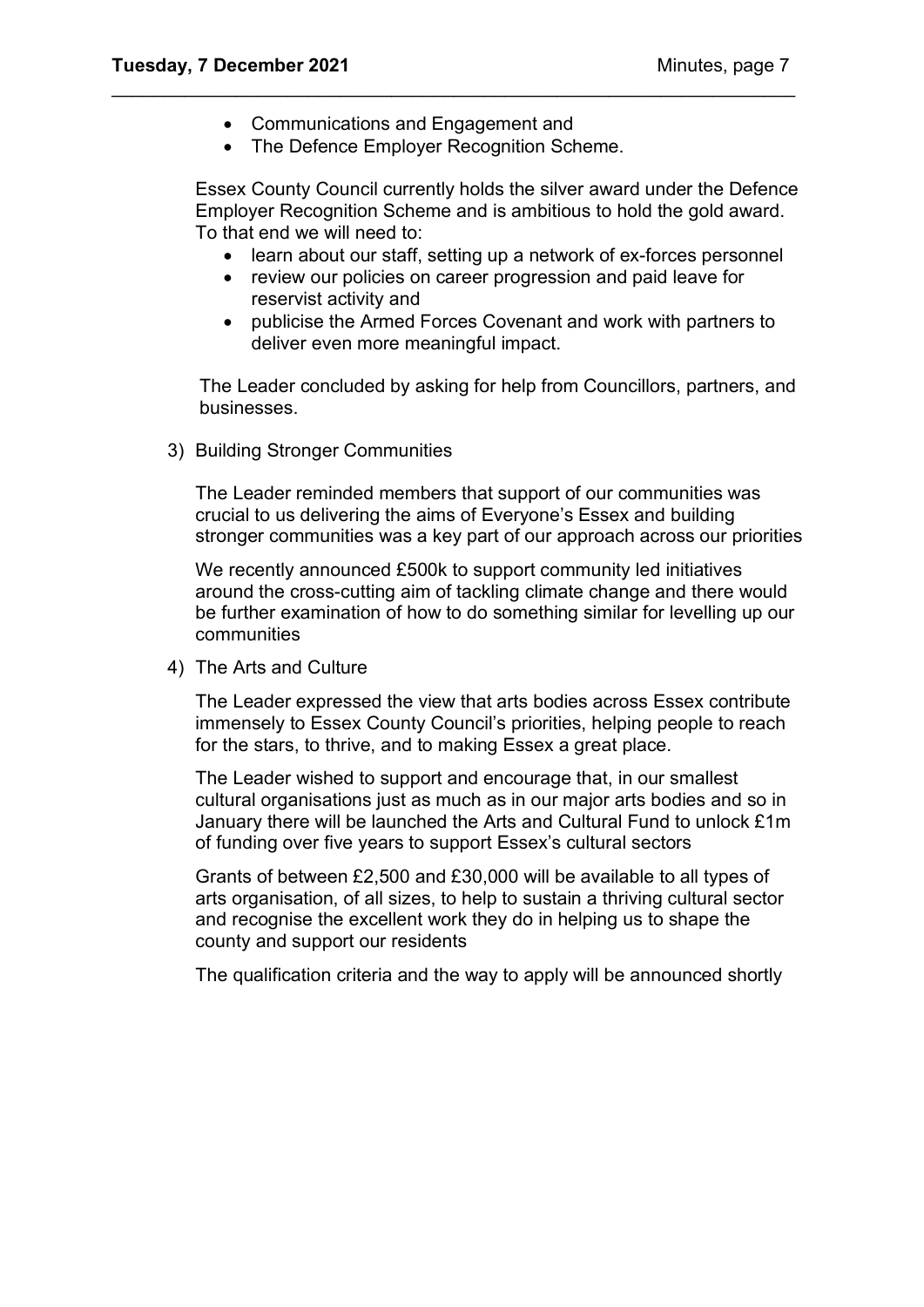#### **9. Council Issues**

At the invitation of the Chairman, Councillor Bentley, the Leader of the Council, presented the report and it having been moved by Councillor Bentley and seconded by Councillor McKinlay it was

\_\_\_\_\_\_\_\_\_\_\_\_\_\_\_\_\_\_\_\_\_\_\_\_\_\_\_\_\_\_\_\_\_\_\_\_\_\_\_\_\_\_\_\_\_\_\_\_\_\_\_\_\_\_\_\_\_\_\_\_\_\_\_\_\_\_

#### **Resolved**

That the following amendments to the constitution be made with effect from the close of this meeting:

(1) Amend paragraph 16.9.4 of the constitution to read:

#### **16.9.4 Seconder's speech and order of speeches**

- (i) The following rules apply to determine when the Seconder of a motion may speak when a motion is being debated:
	- (a) a Member who has seconded a motion other than the motion to adopt the council's budget or a motion arising from a report, will be permitted to speak at the start of the debate or, if that member declares an intention to do so, at the end of the debate on the motion;
	- (b) a Member who has seconded the motion to adopt the council's budget or a motion arising from a report budget motion, will be permitted to speak at the start of the debate or, if that member declares an intention to do so, at the end of the debate on the motion, immediately before the summing up speech;
- (ii) The order of speeches at the end of the debate is:
	- (a) seconders of amendments not moved by a Cabinet Member who have not already spoken, followed by
	- (b) seconders of amendments moved by a Cabinet Member who have not already spoken, followed by
	- (c) the seconder of the substantive motion if they have not already spoken, and
	- (d) on a motion to adopt the Council's budget or a motion arising from a report, the proposer or Leader as provided for elsewhere in the constitution'
- (2) Amend paragraph 16.9.6(iii)(a) to read:
	- '(a) The Leader of the Council or, at the discretion of the Leader of the Council, the Cabinet Member with responsibility for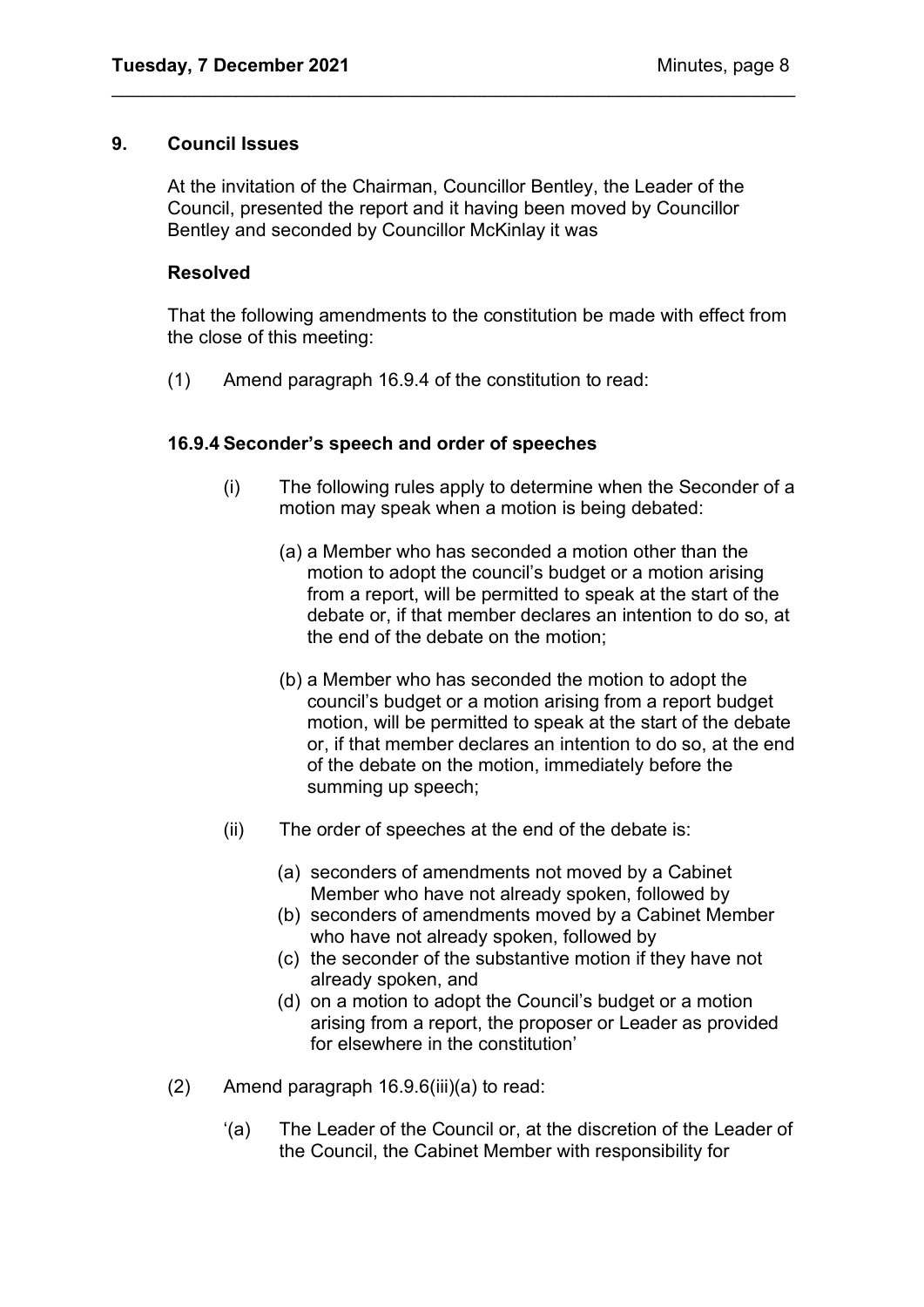Finance, when making the budget speech and summing up the debate – no time limit;'

(3) Amend paragraph 16.9.8 of the constitution to read:

\_\_\_\_\_\_\_\_\_\_\_\_\_\_\_\_\_\_\_\_\_\_\_\_\_\_\_\_\_\_\_\_\_\_\_\_\_\_\_\_\_\_\_\_\_\_\_\_\_\_\_\_\_\_\_\_\_\_\_\_\_\_\_\_\_\_

#### **'16.9.8 Amendments to motions**

- (i) Amendments may be moved in accordance with this standing order if they are relevant to the motion and propose changes to the motion by either:
	- (a) changing the motion so that it refers a matter to a Committee, the Cabinet or a Portfolio Holder for consideration or reconsideration;
	- (b) to leave out words;
	- (c) to leave out words and insert or add others; or
	- (d) to insert or add words;

but such omission, insertion or addition of words shall not have the effect of introducing a new subject matter into the motion before the Council or negating the motion.

- (ii) No amendment may be moved unless:
	- (a) it has been put in writing and handed to the Head of Democracy and Transparency by no later than 12:00 midday on the working day before the meeting in a format to be specified by the Monitoring Officer; or
	- (b) the Chairman agrees that there are exceptional reasons why (i) could not have been complied with.
- (iii) At any time before the conclusion of their speech the mover of a motion may indicate to the Chairman that they accept any amendment which has been moved and, if an amendment is accepted
	- a. the motion shall be treated as having been moved as amended by the accepted amendment; and
	- b. the amendment motion shall be considered to have been withdrawn.
- (iv) Subject to (v) below, only one amendment may be moved and discussed at any one time. No further amendment shall be moved until the amendment under discussion has been disposed of.
- (v) The Chairman may permit two or more amendments to be discussed (but not voted on) together if circumstances suggest that this course would facilitate the proper conduct of the Council's business.
- (vi) If an amendment is not carried, further amendments to the original motion may be moved in accordance with this Standing Order.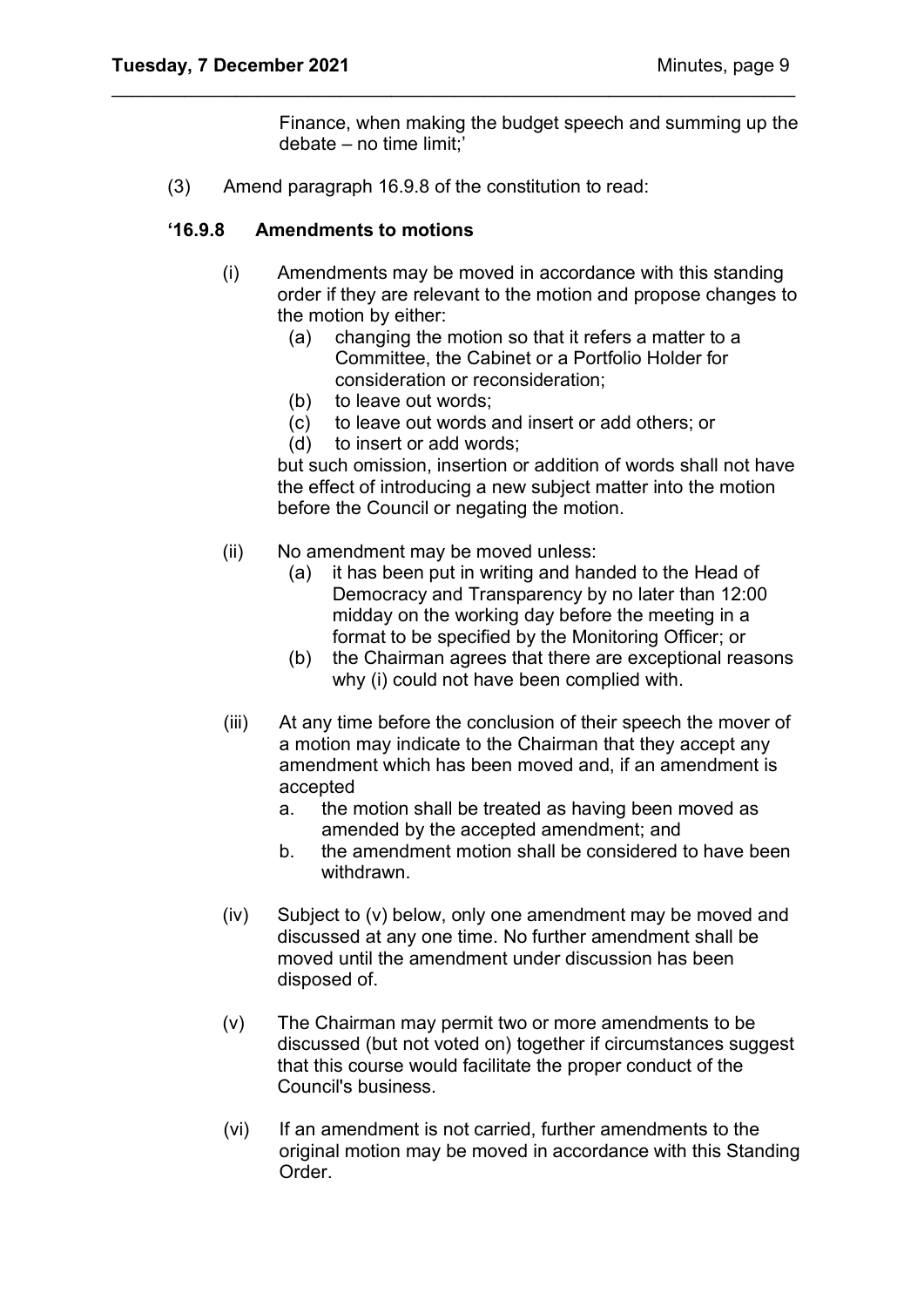(vii) If an amendment is carried, the motion as amended shall take the place of the original motion and shall become the substantive motion.

\_\_\_\_\_\_\_\_\_\_\_\_\_\_\_\_\_\_\_\_\_\_\_\_\_\_\_\_\_\_\_\_\_\_\_\_\_\_\_\_\_\_\_\_\_\_\_\_\_\_\_\_\_\_\_\_\_\_\_\_\_\_\_\_\_\_

- (viii) Where an amendment is carried or accepted and there are one or more further amendments which have not been disposed of which are not compatible with the motion as amended, the Chairman must either:
	- (a) give each proposer of an amendment the opportunity to revise their amendment in a way that the Chairman agrees makes it compatible with the principal changes effected by the carried or accepted amendment; or
	- (a) decide not to put the amendment to the vote if the Chairman considers the amendment cannot reasonably be made compatible.
- (ix) After an amendment has been carried, the Chairman will, if requested to do so by Members, read out the amended motion before accepting any further amendments for debate, and, if there are none, put the amended motion to the vote.'
- (4) Insert a new paragraph 16.11.1(viii) into the constitution to read:
	- '(viii) In addition, at one meeting each year, normally the meeting taking place in the autumn, a second Executive Statement relating to the Council's financial position shall be permitted to be made by the Cabinet Member with responsibility for Finance.'
- (5) Insert a temporary paragraph at the start of paragraph 16.12 of the constitution (to expire at the close of the annual meeting in 2022:

## **'Standing orders 16.12.1 – 16.12.4 are suspended until after the annual meeting of the Council taking place in 2022.'**

- (6) Insert a new paragraph at the end of section 15.3.8 (Delegations to the Director, Legal and Assurance:
	- '(xiv) To amend the list of approved bodies at appendix 3 to part 26 of the constitution after consulting the Leader and the Chairman of the Council.

PROVIDED THAT any use of this delegated power shall be reported to the next Annual Meeting of Council.'

(7) In the list of joint committees in paragraph 13.3 of the constitution insert at the end:

'Association of South Essex Local Authorities Joint Committee'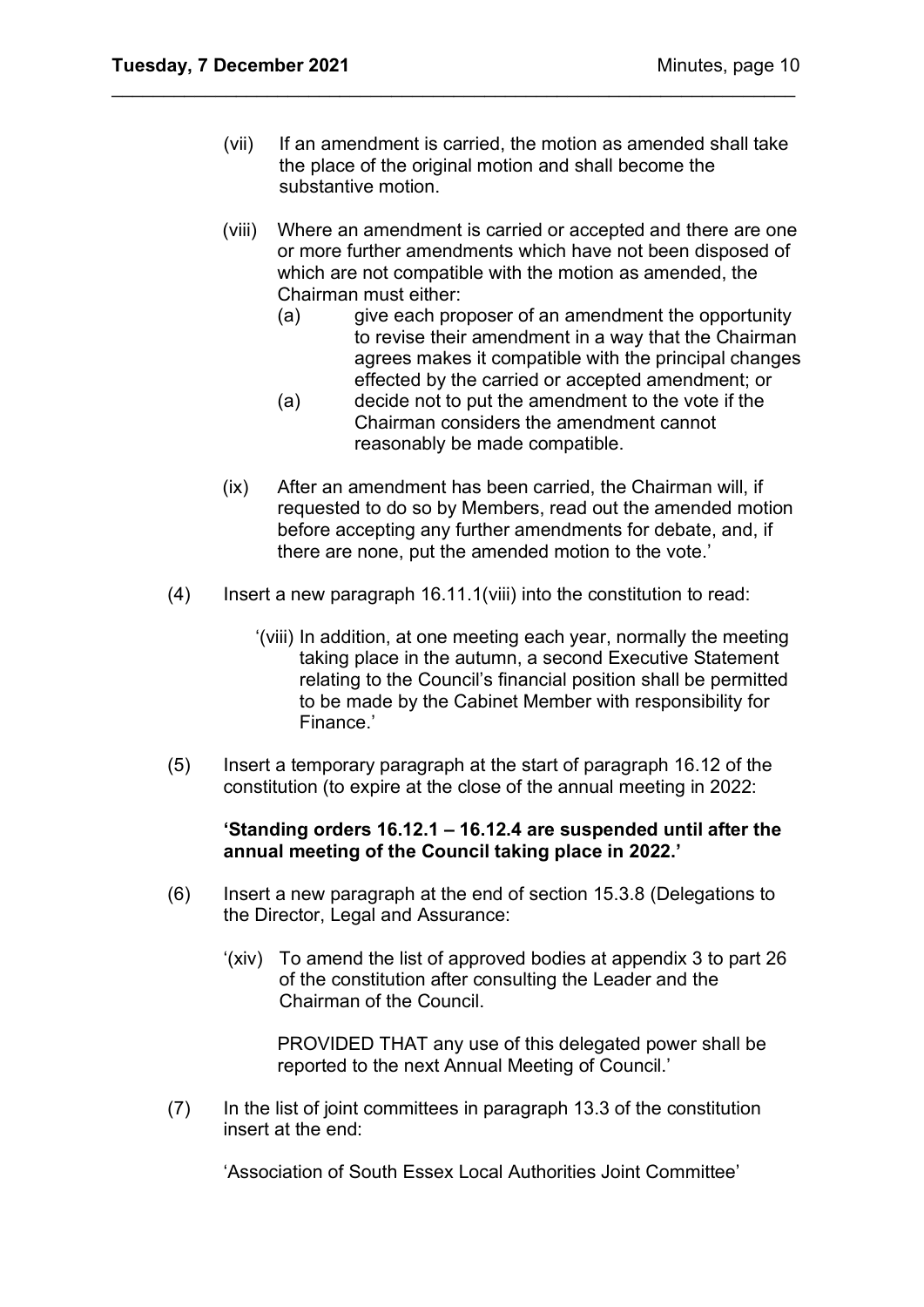(8) Add the constitution of the Association of South Essex Local Authorities Joint Committee (appendix 1 to this report) at the end of Appendix 4 to the Constitution.

\_\_\_\_\_\_\_\_\_\_\_\_\_\_\_\_\_\_\_\_\_\_\_\_\_\_\_\_\_\_\_\_\_\_\_\_\_\_\_\_\_\_\_\_\_\_\_\_\_\_\_\_\_\_\_\_\_\_\_\_\_\_\_\_\_\_

(9) Replace paragraph 15.3.3 of the constitution with the text below and renumber remaining parts of 15.3 and agree that as a transitional provision, the authorisations issued by the Executive Director, Place and Public Health continue to have effect until replaced by authorisations issued by holders of the new posts.

### **'15.3.3 To the Executive Director, Economy, Investment and Public Health**

- (i) To exercise the Council's functions relating to the economic development of Essex and its residents.
- (ii) To exercise the Council's powers with respect to regulatory services and licensing and decisions in connection with permits, regulations, permissions or certificates.
- (iii) To exercise the Council's functions as a local planning authority except for:
	- (a) approval of planning applications where objections are raised by other Local Authorities or where there are more than two individual representations raising planning related objections;
	- (b) approval of planning applications where it has been determined that an environmental impact assessment is required;
	- (c) approval of planning applications where there are objections and the Chairman of the Development and Regulation Committee determines, in consultation with the Chief Planning Officer, that the application should be determined by the Committee; and
	- (d) approval of planning applications which amount to a significant departure from the development Plan.
- (iv) To exercise the Council's powers with respect to property and facilities management.
- (v) To exercise the Council's powers with respect to towns and village greens.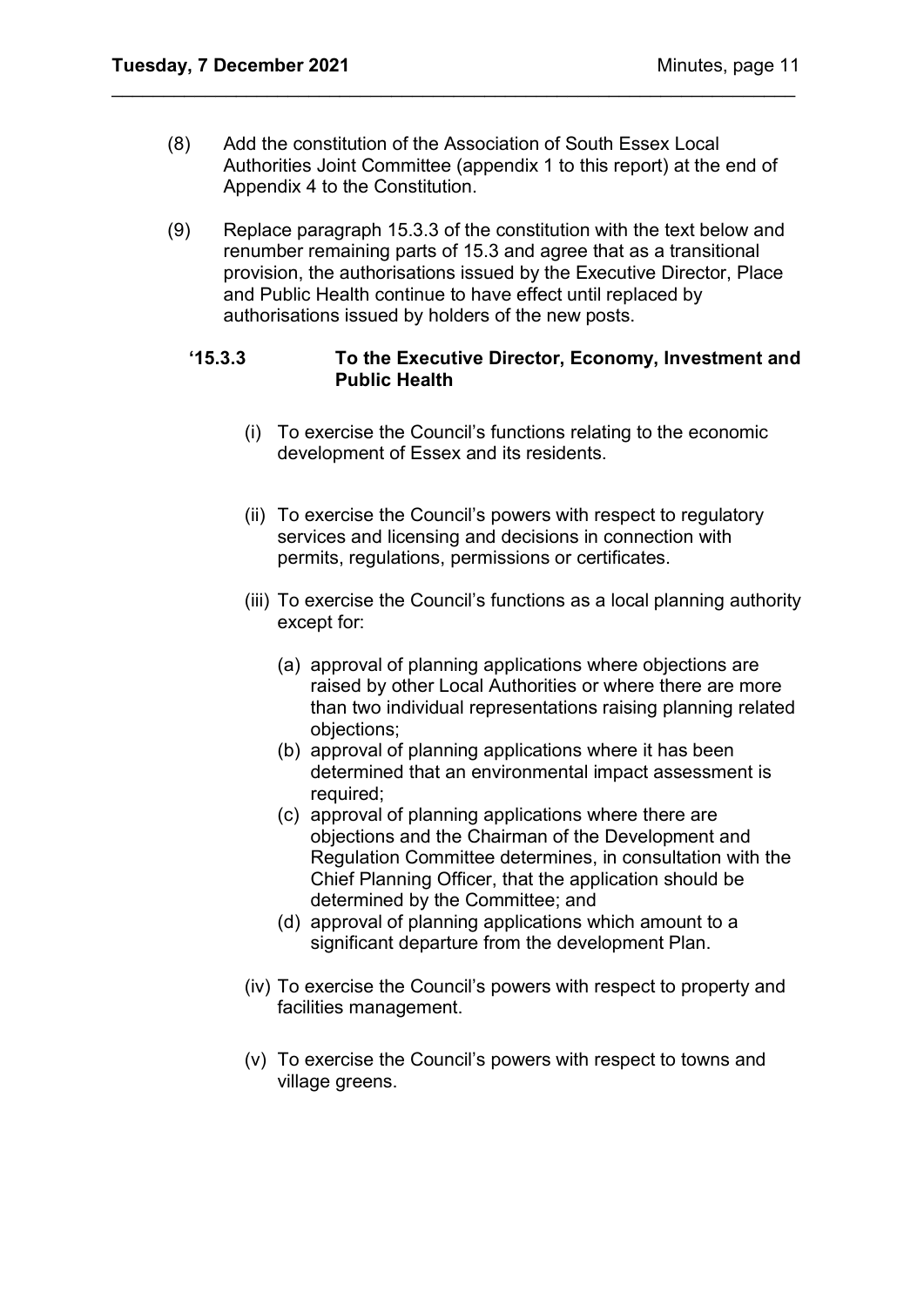### **15.3.4 To the Executive Director, Climate, Environment and Customer Services**

\_\_\_\_\_\_\_\_\_\_\_\_\_\_\_\_\_\_\_\_\_\_\_\_\_\_\_\_\_\_\_\_\_\_\_\_\_\_\_\_\_\_\_\_\_\_\_\_\_\_\_\_\_\_\_\_\_\_\_\_\_\_\_\_\_\_

- (i) To exercise the Council's functions relating to the promotion of tourism.
- (ii) To exercise the Council's functions relating to highways, transportation and traffic other than determination of applications or proposals for modification of the definitive map and statement of public rights of way.
- (iii) To exercise the Council's functions relating to recycling and the disposal of waste.
- (iv) To exercise the Council's functions relating to improving the environmental performance and wellbeing of Essex including flood management.
- (v) To exercise the Council's functions relating to
	- (a) Registration of Births, Deaths and Marriages
	- (b) The Coroner's Service

### **15.3.5 To the Director, Well-being, Public Health and Communities**

- (i) To exercise the Council's functions relating to sport and physical activity.
- (ii) To exercise the Council's functions as a trading standards (weights and measures) authority, as a health and safety enforcement authority, as a food authority, all powers to protect animal health and welfare and all regulatory services relating to the protection of consumers and regulation of businesses.
- (iii) To exercise the Council's functions relating to unlawful encampments.
- (iv) To exercise the Council's functions relating to the prevention and reduction of crime and disorder.
- (v) To exercise the Council's powers to take steps to improve the health of the public and exercise powers under public health legislation.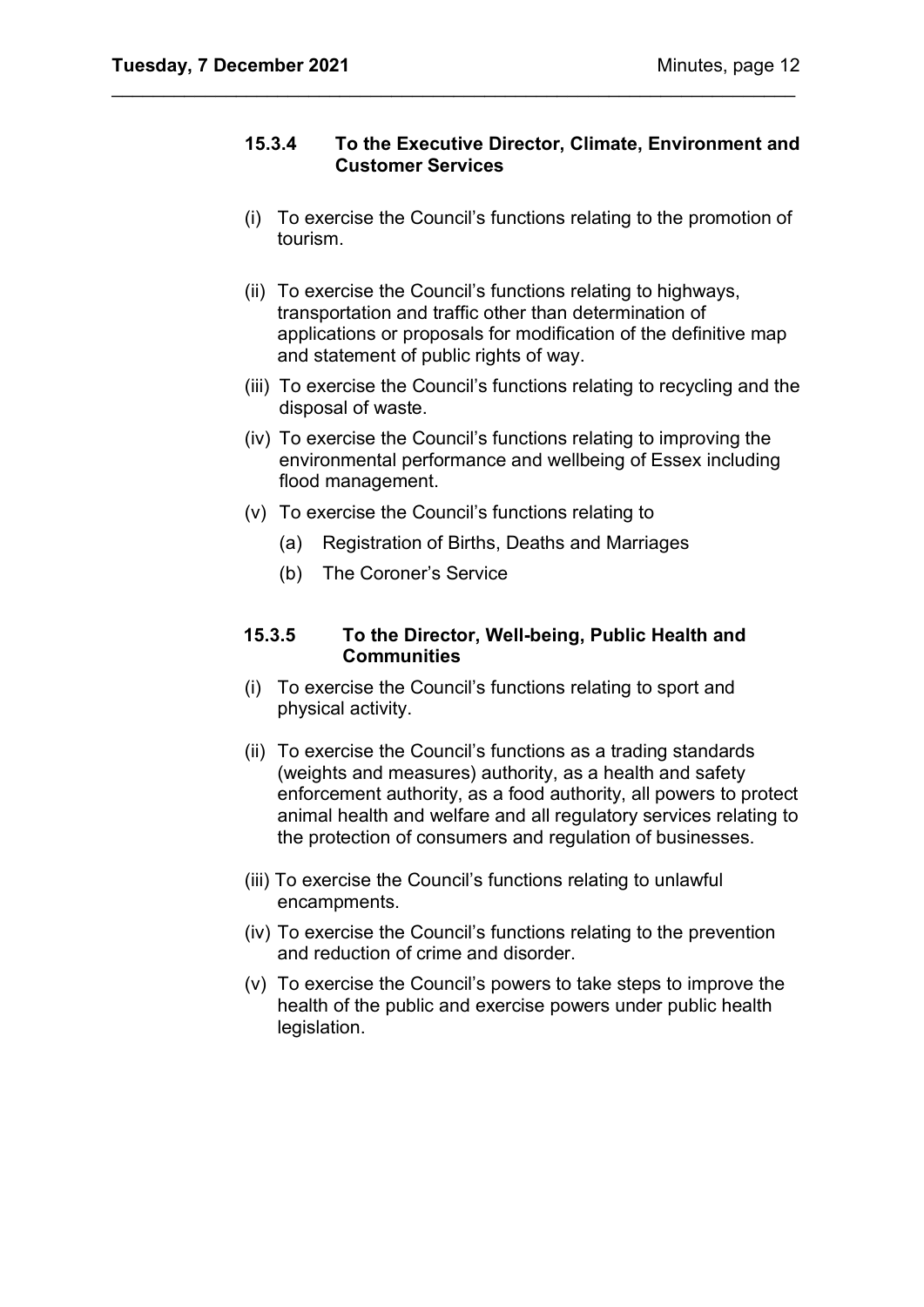### **10. Establishment of a Joint Committee for the Tendring Colchester Borders Garden Community**

At the invitation of the Chairman, Councillor Bentley, the Leader of the Council, presented the report and it having been moved by Councillor Wagland and seconded by Councillor Cunningham it was

\_\_\_\_\_\_\_\_\_\_\_\_\_\_\_\_\_\_\_\_\_\_\_\_\_\_\_\_\_\_\_\_\_\_\_\_\_\_\_\_\_\_\_\_\_\_\_\_\_\_\_\_\_\_\_\_\_\_\_\_\_\_\_\_\_\_

### **Resolved**

- 1. That the Council participate in a Joint Committee with Tendring District Council and Colchester Borough Council in relation to the Tendring Colchester Borders Garden Community on the terms appended to the report.
- 2. That the seats on the committee be allocated to the Conservative Group.
- 3. That the documents appended to the report are added to appendix 4 to the constitution and that a new paragraph be added at the end of section 13.2 of the Constitution as follows:

'The Colchester Tendring Borders Joint Committee, whose constitution and terms of reference is at appendix 4 will exercise council functions in accordance with the terms of the delegations granted to it by full Council from time to time.'

## **11. The Leader's Report of Cabinet Issues**

At the invitation of the Chairman, Councillor Bentley, the Leader of the Council, presented the report and it having been moved by Councillor Bentley and seconded by Councillor McKinlay it was

### **Resolved**

To receive the list of urgent decisions taken as attached as Appendix 1 to the report and the minutes of the Cabinet meeting held on 15 October attached as Appendix 2.

### **12. Written Questions**

The published answers to the 15 written questions submitted in accordance with Standing Order 16.12.1 were noted.

Members sought points of clarification from the relevant Cabinet Members, details of which may be found as [a video on YouTube](https://www.youtube.com/watch?v=RrahLm5u7K4) or as [an audio](https://cmis.essex.gov.uk/essexcmis5/CalendarofMeetings/tabid/73/ctl/ViewMeetingPublic/mid/410/Meeting/4637/Committee/50/SelectedTab/Documents/Default.aspx)  [recording on the ECC website.](https://cmis.essex.gov.uk/essexcmis5/CalendarofMeetings/tabid/73/ctl/ViewMeetingPublic/mid/410/Meeting/4637/Committee/50/SelectedTab/Documents/Default.aspx)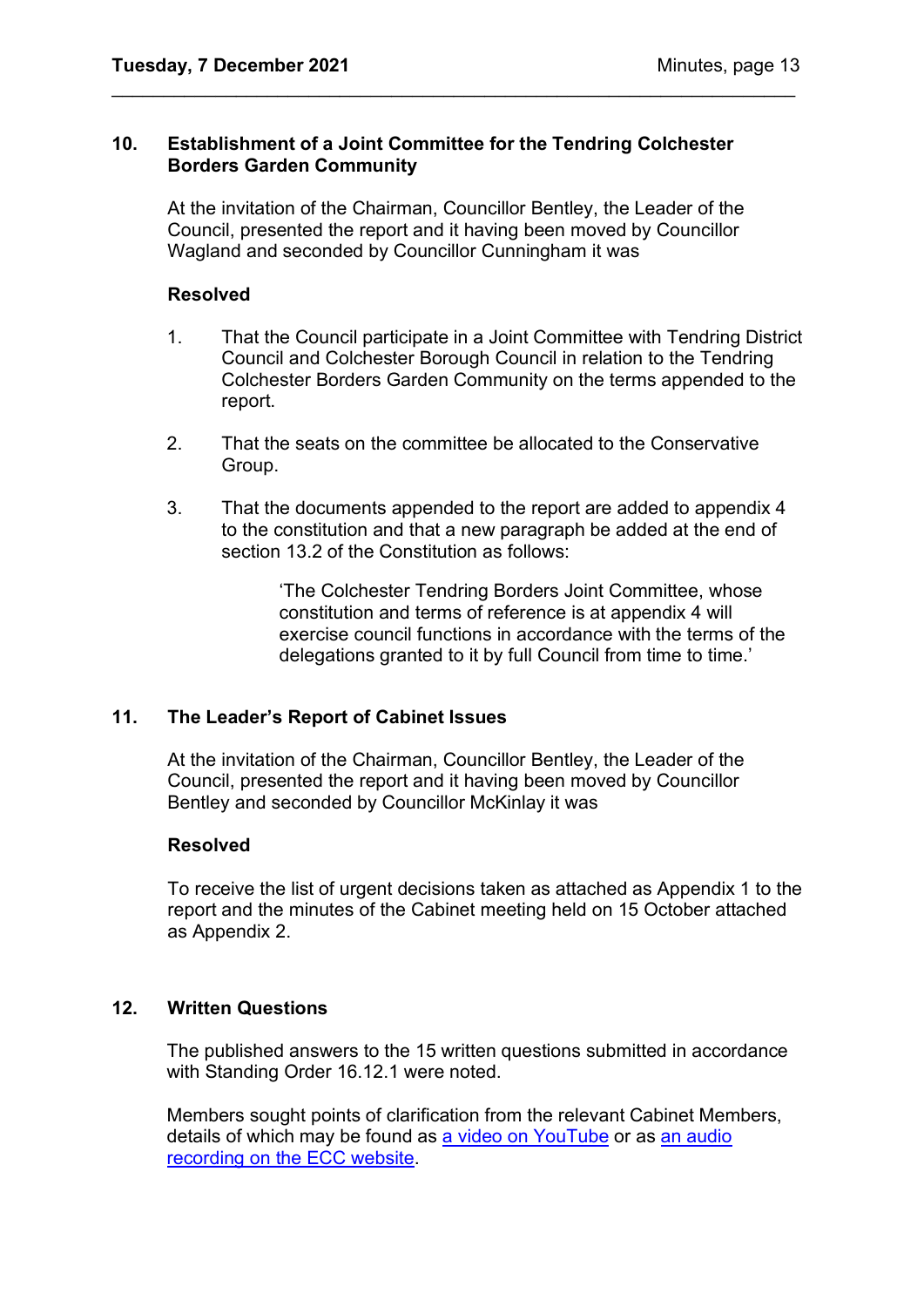The written questions and answers were:

#### **1. By Councillor Deakin of the Cabinet Member for Highways Maintenance and Sustainable Transport**

\_\_\_\_\_\_\_\_\_\_\_\_\_\_\_\_\_\_\_\_\_\_\_\_\_\_\_\_\_\_\_\_\_\_\_\_\_\_\_\_\_\_\_\_\_\_\_\_\_\_\_\_\_\_\_\_\_\_\_\_\_\_\_\_\_\_

'There have been an increasing number of incidents involving the cycle ways on Broomfield Road, Chelmsford.

Many instances of cyclists and motor-ability scooters riding these routes in a contraflow direction to the traffic. This is a danger to motorists manoeuvring to turn, passengers alighting from buses who have to cross the cycle path to reach the pavement, as well as the riders themselves.

Are there any immediate plans to clearly indicate on and around these cycle paths the direction that should be travelled?'

## **Reply**

'Thank you for bringing this concern to our attention.

We have provided cycle symbols within the lanes along the length of the cycle lanes which are orientated in the direction of travel.

Unfortunately, therefore the instances you have mentioned are down to user behaviour. We expect cyclists to follow the highway code and use the lanes correctly.

The Project Team will be holding a Technical Review meeting in due course and this item will be added for further consideration.

You may wish to consider contacting the Parish Council and asking them to remind residents how to use them correctly via one of their regular communication methods.'

#### **2. By Councillor Gadd of the Cabinet Member for Highways Maintenance and Sustainable Transport**

'I have been asked a number of questions regarding ECC's neglect of Protected Verges in Uttlesford. I understand that the same issues apply across Essex, although the problem is particularly acute in Uttlesford, which has more Protected Verges than any other district.

The principal issues are:

- 1. Protected Verges should be clearly marked with wooden posts, white marker plaques and reflectors but they are not being. More than 50% of the sites in Uttlesford require post and plaque work and 20% are not properly marked, which leads to them being damaged;
- 2. There are problems with lack of funding from ECC, lack of posts, plaques and reflectors and lack of personnel – since the work is of its nature roadside work, it is not generally safe to use volunteers and some of the work must be done by qualified staff. Uttlesford District Council have replaced some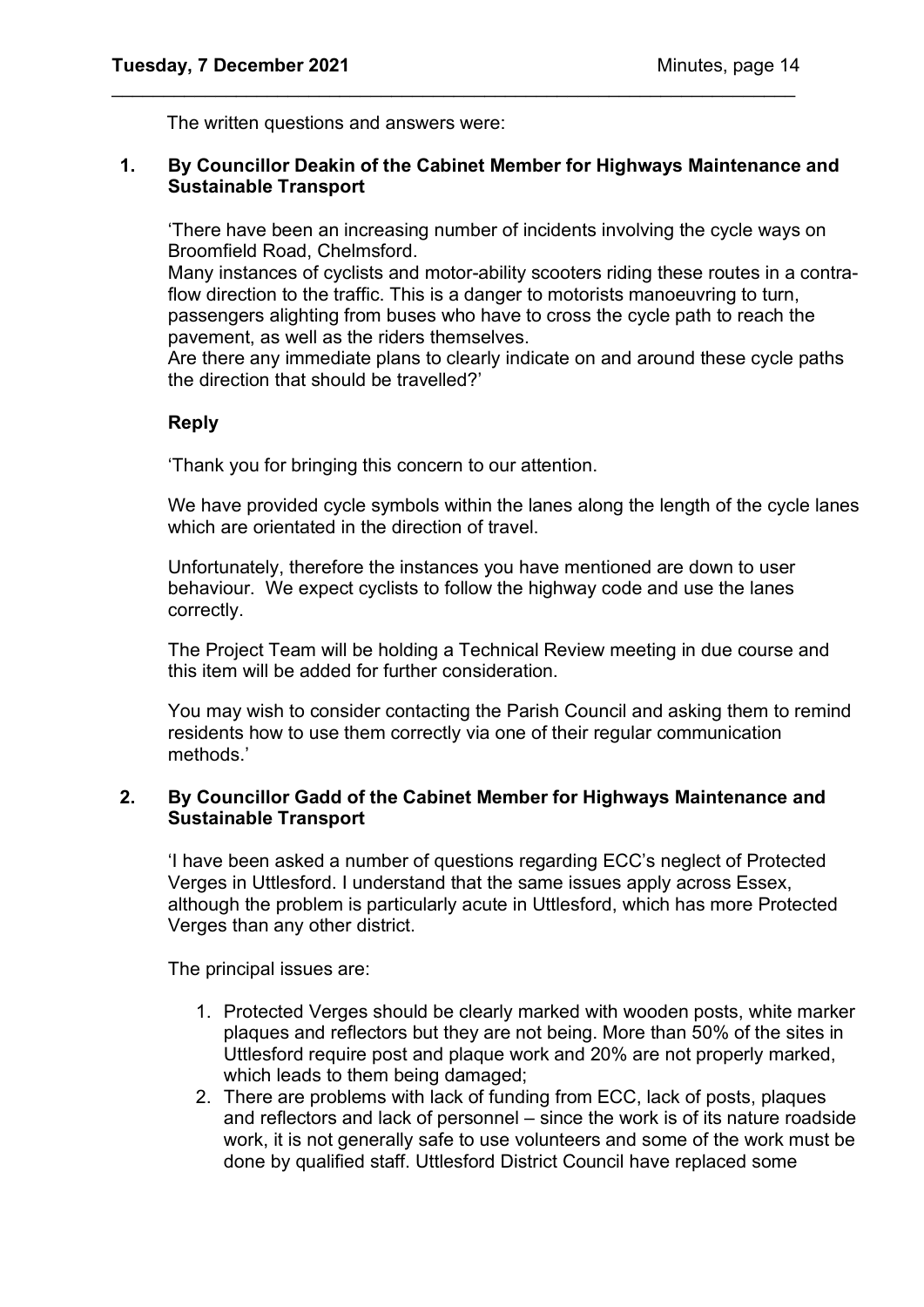plaques themselves, but currently 95 plaques need replacing, and reflectors adding; UDC do not have enough plaques and ECC say they have no more;

\_\_\_\_\_\_\_\_\_\_\_\_\_\_\_\_\_\_\_\_\_\_\_\_\_\_\_\_\_\_\_\_\_\_\_\_\_\_\_\_\_\_\_\_\_\_\_\_\_\_\_\_\_\_\_\_\_\_\_\_\_\_\_\_\_\_

3. There are 7 more sites – or extensions to existing sites - in Uttlesford where new rare flora has been found and which should be recognised as special verges. ECC however has a policy of not recognising new sites unless others are de-registered, which means that valuable sites are not receiving the protection they should receive.

I have separately sent you a detailed schedule of the defects in the Uttlesford network. These verges represent rare chalk grassland habitat, and the whole network, in Uttlesford and Essex more widely, should be being properly protected with marker posts, plaques and reflectors, and it is not.

Point 10 of this Council's 20-point plan commits to enhancing the natural environment in Essex; can I ask what you will do to remedy this situation please.'

### **Reply**

'Unfortunately, damage to posts can occur, either through natural deterioration, damage by contractors cutting the verges, damage by vehicles and, in a few cases, posts being removed or knocked over by persons unknown.

We maintain a record of post and plaque issues, as reported by the verge representatives. In March 2019, 86 post and plaque replacements carried out across the county. These are programmed for maintenance in line with our maintenance programme but you may wish to put a formal request into your Local Highways Panel to see if capital funding could be allocated to the replacement of missing posts.

We conduct reviews of all Special Road Verges to ensure they are still of value to the scheme and include as part of this feedback from all verge representatives with several changes made because of this feedback. We must make choices about how we prioritise and manage this service and one of the ways we do this is to add new verges where verges which no longer meet the scheme's purposes are removed.

In August of this year, once the review had been completed, we were notified by the Uttlesford verge representative co-ordinator about four sections of verge that might be eligible for inclusion in the scheme. Three of these have been visited.'

### **3. By Councillor Henderson of the Cabinet Member for Highways Maintenance and Sustainable Transport**

'Can the Portfolio Holder provide details of the comparable price of a bus fare for a 5 mile journey within Essex and a 5 mile journey in London.'

## **Reply**

'The fares charged by commercial operators are a matter for them and something that the County Council has no influence over and therefore do not collate.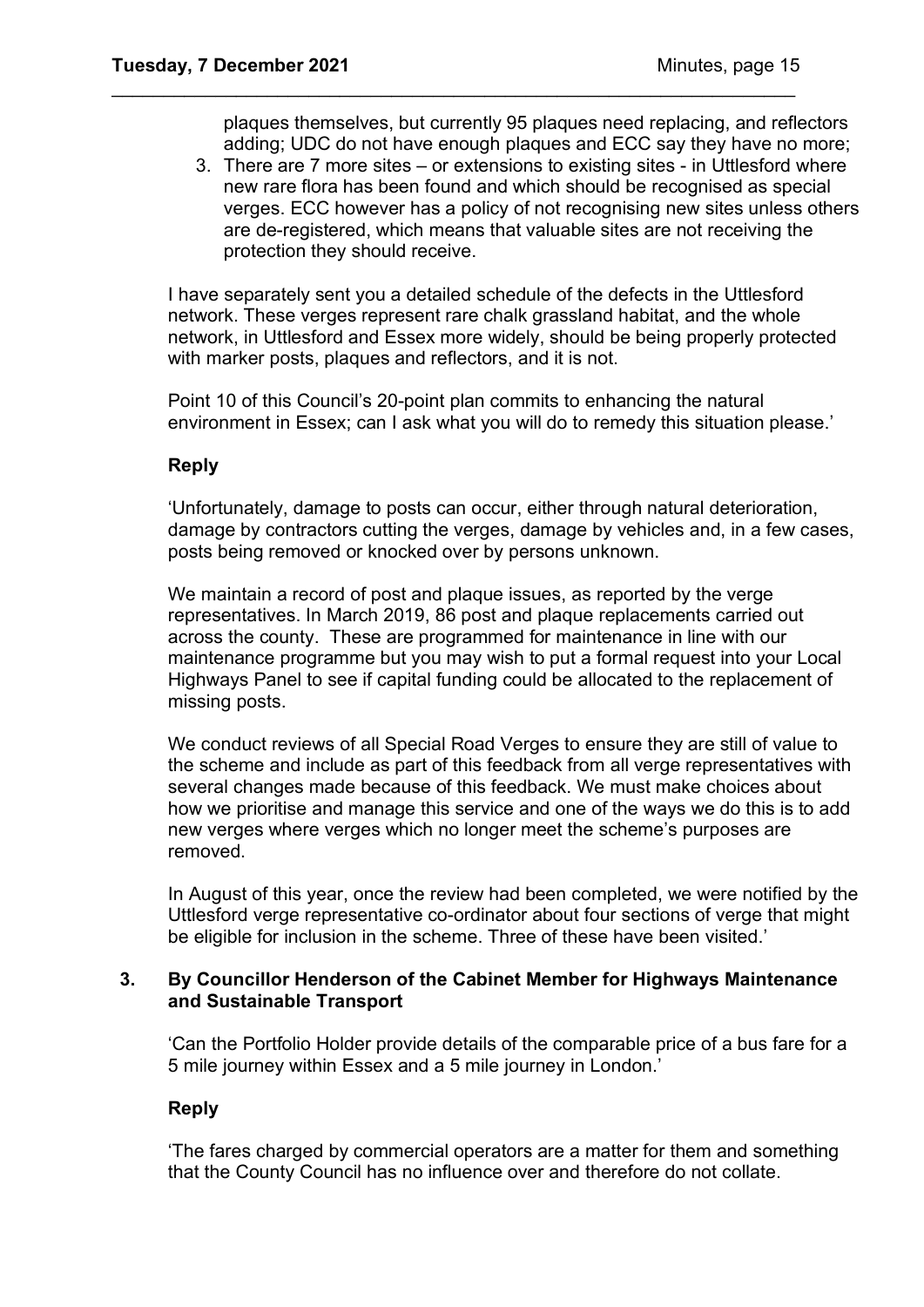Similarly, I do not have access to the prices that TfL charge nor the level of subsidy reflected in these prices.

\_\_\_\_\_\_\_\_\_\_\_\_\_\_\_\_\_\_\_\_\_\_\_\_\_\_\_\_\_\_\_\_\_\_\_\_\_\_\_\_\_\_\_\_\_\_\_\_\_\_\_\_\_\_\_\_\_\_\_\_\_\_\_\_\_\_

Operating a bus service in a substantially rural county such as Essex is wholly different to doing so in a city like London. Essex is twice the size of greater London but has only 17% of the population. The two are simply not comparable.

I do however recognise that bus fares and the cost to travel are of concern to many residents. It is for this reason that Cabinet approved last month's Concessionary Fares paper which enables those who qualify on grounds of age or disability to travel free at certain times, with the costs of the revenue foregone by the bus operators met by taxpayers. Passengers using the national concessionary fares represent a third of all bus journeys, so they provide a major part of bus operators' income.

The development of an affordable and sustainable bus network is something that we are focused on through our Bus Service Improvement Plan and I will bear this question in mind as this develops.'

### **4. By Councillor Henderson of the Cabinet Member for Highways Maintenance and Sustainable Transport**

'Can the Portfolio Holder provide a full list of the comparable prices of bus fares charged for a 5 mile journey within Essex by each individual bus company operating within the County.'

### **Reply**

'The fares charged by commercial operators are a matter for them and something that the County Council has no influence over and therefore do not collate. Different operators provide services across different routes, with different levels of patronage and so it would be difficult to provide a like for like comparison.

As highlighted in my previous response the Bus Service Improvement Plan provides us with an opportunity to deliver sustained change in the bus network across Essex and I have provided a link [here](https://www.essexhighways.org/getting-around/bus/bus-strategy) should you or other members wish to read it.'

## **5. By Councillor Harris of the Cabinet Member for Highways Maintenance and Sustainable Transport**

**'**In my division there are footpaths that are impassable in places due to overgrown vegetation, brambles and the like. For instance, the footpath between Colchester Army Garrison and Monkwick Avenue, and Thomas Lord Audley School. It's so bad that lampposts are 5/6ft back into the hedgerow with part of the footpath buried. I have tried many times to get the Council to treat this with 1) Maintenance schedule, or 2) Highway Rangers.

It seems the very meagre resource of The Rangers, and the lack of response on maintenance budgets has resulted in me having to consider making these paths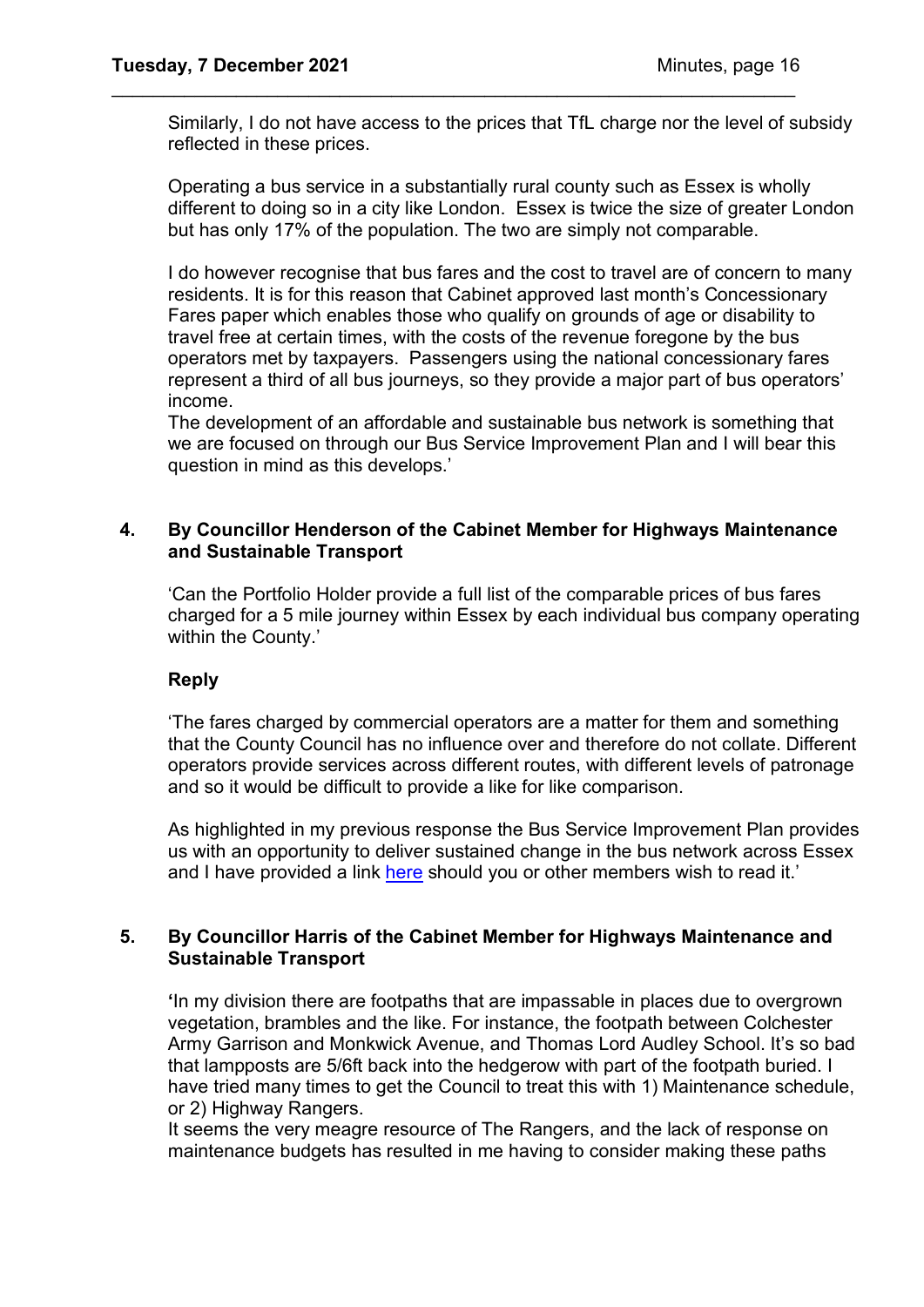safe. The bird nesting season will effect ability to undertake any work and I am concerned we have only until March to do some works.

\_\_\_\_\_\_\_\_\_\_\_\_\_\_\_\_\_\_\_\_\_\_\_\_\_\_\_\_\_\_\_\_\_\_\_\_\_\_\_\_\_\_\_\_\_\_\_\_\_\_\_\_\_\_\_\_\_\_\_\_\_\_\_\_\_\_

Does the portfolio holder agree that footpaths meet the criteria of "Greener, Safer, Healthier" brand logo, and if so, could extra efforts be found to make these paths safer for mums/children in buggies with brambles in their face? I would be very happy to accompany a walk through at any time.'

**Reply**

'The Public Right of Way team have investigated and it is believed that the sidegrowth is the adjoining landowner's responsibility, which in this case is the Ministry of Defence/Defence Infrastructure Organisation MoD/ DIO). The PROW Team are liaising directly with the MoD/DIO in order that this overgrowth is addressed and I will endeavour to find a further update for you. As you will know, I had to cancel my second visit to your division which we have rescheduled so I would be happy to discuss this with you in more detail when I visit.'

## **6. By Councillor Scordis of the Deputy Leader and Cabinet Member for Community, Equality, Partnerships and Performance**

'Having recently read the Library Strategy, can you please advise what plans are in place to target those disadvantaged children who are hard to reach?'

# **Reply**

'As you will be aware, from 26 November 2021, residents can now have their say on Essex County Council's new vision for Libraries, as the draft Everyone's Library [Service 2022-2026](https://libraries.essex.gov.uk/everyoneslibrary/) plan was published. If you have not already done so, I would encourage all members to respond and highlight it to residents in their divisions to do the same ahead of the 21 January 2022 closing date.

The draft plan emphasises helping children and adults improve their literacy, encouraging people to enjoy reading for pleasure and increasing the range of online resources available to customers. It also commits to keeping all 74 libraries open with investment in training and the upskilling of library staff.

The Library Service currently does and will, through the new plan, continue to engage and connect with hard to reach disadvantaged children through a variety of means, including:

- We publicise large scale activities (such as the Summer and Winter Reading Challenge) to the Family and Wellbeing Hubs, as well as the Children and Families Leads for Partnership Delivery.
- We coordinate with schools about library events and activities.
- We have also been doing some outreach to try to reach disadvantaged families, for example by attending the Holiday Activity and Food clubs during the summer.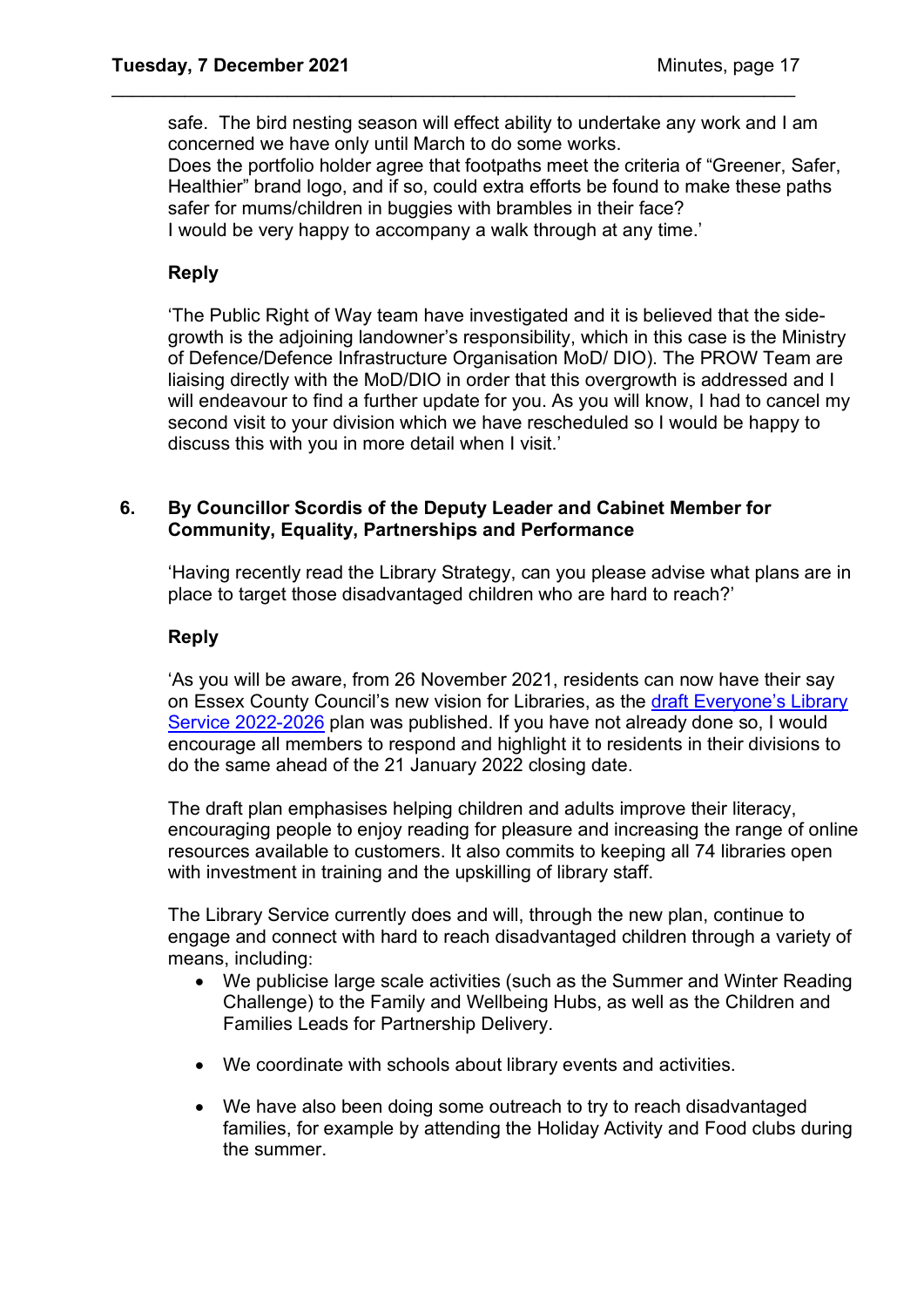• We reach every family through the Bookstart Baby packs which are given at birth registration appointments, and the Bookstart Treasure packs (via preschools).

\_\_\_\_\_\_\_\_\_\_\_\_\_\_\_\_\_\_\_\_\_\_\_\_\_\_\_\_\_\_\_\_\_\_\_\_\_\_\_\_\_\_\_\_\_\_\_\_\_\_\_\_\_\_\_\_\_\_\_\_\_\_\_\_\_\_

- Library staff have received Bag book training (Reading packs designed to be used with children who have additional needs), and Basildon Library has already planned to do some Bag Books sessions with their local special school (Pioneer) in the new year.
- We focussed our recent author events in Basildon, Canvey, Clacton and Harwich libraries.
- We are also currently running additional BookTrust Story times in Basildon and Clacton Libraries. These sessions are specifically targeted at disadvantaged families (via their local Family and Wellbeing Service and local pre-schools and nurseries) and this is a partnership we will continue to build on, by promoting and delivering these sessions.
- As part of the Essex Year of Reading 2022 Campaign, we will be working with Children and Family Services and schools to target hard to reach children and communities.
- We will be increasing our outreach programme to reach early years settings, schools, and vulnerable communities who find it difficult to access library services for various different reasons.
- More events and activities are being planned in libraries based in areas of need.
- Through the new plan we will strengthen our outreach with local groups and vulnerable families within communities.
- We are also expanding the mobile library fleet to reach a greater number of destinations including those in traditionally hard to reach areas.'

### **7. By Councillor Scordis of the Cabinet Member for Highways Maintenance and Sustainable Transport**

'Does the portfolio holder think the Enhanced Partnership survey, which only provides very generic 'Agree/Disagree' answers, offers bus users a real chance to feedback on our bus services?'

## **Reply**

'The consultation on the first Enhanced Partnership for Essex is not intended to be a consultation on the entire Essex bus network; it is very specifically about what should be included in our first Enhanced Partnership – hence the yes or no questions.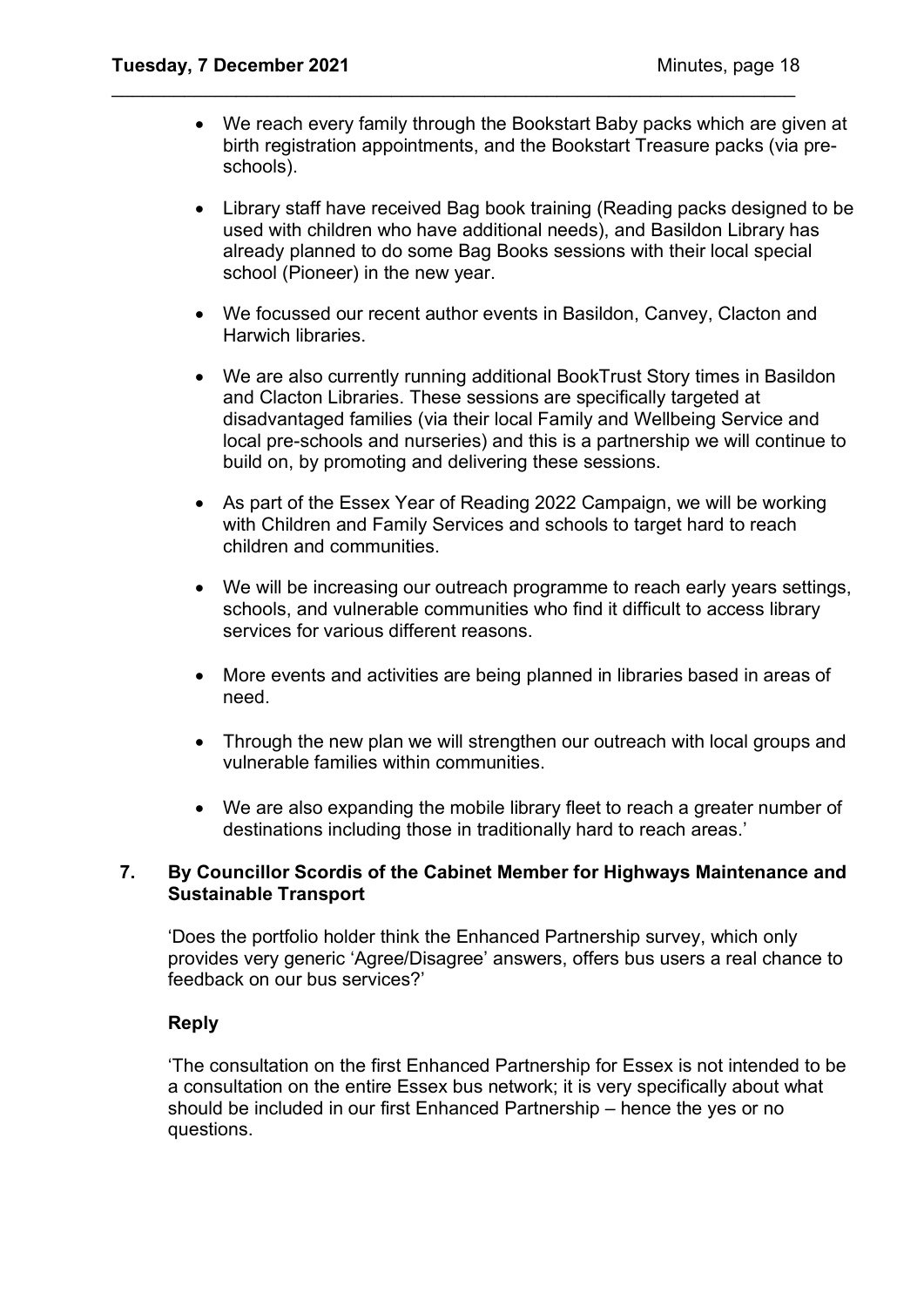The Department for Transport has set some challenging deadlines the consequences of which would be a significant loss of funding to both ECC and the bus industry if we missed it which is why the survey has been designed this way.

We do expect to bring forward further Enhanced Partnership schemes in future as a result of the area network reviews which are a commitment in this first scheme. That will then provide the opportunity for detailed comments on the bus network and there will be no time constraints so full public consultation will be possible. So, in conclusion, given the constraints of the process I am indeed content that this is a suitable consultation approach.'

### **8. By Councillor McGurran of the Cabinet Member for Economic Renewal, Infrastructure and Planning**

\_\_\_\_\_\_\_\_\_\_\_\_\_\_\_\_\_\_\_\_\_\_\_\_\_\_\_\_\_\_\_\_\_\_\_\_\_\_\_\_\_\_\_\_\_\_\_\_\_\_\_\_\_\_\_\_\_\_\_\_\_\_\_\_\_\_

'Could the Cabinet Member inform me what efforts are being made by Essex County Council to engage with the Lower Thames Crossing Project to ensure the potential economic benefits actually reach our residents. I am particularly keen that the residents of Pitsea and others in the south of the county are given every opportunity – particularly when it comes to employment, upskilling and apprenticeship opportunities.

Does the Cabinet member share my concerns that everything possible has to be done to ensure these opportunities reach the residents of divisions like my own and particularly those hard to reach groups who are often excluded from such opportunities. I would be grateful given the likely timescale of the project to know what early careers advice measures are being considered to promote these potential opportunities.'

## **Reply**

'I agree it is essential that our communities across the county and South Essex in particular benefit from the opportunities that the Lower Thames Crossing will bring, both in terms of jobs during the construction phase and the economic opportunities that the new connection across the Thames will open up. My officers have been working closely with the Lower Thames Team to ensure that the project delivers an many socioeconomic benefits to the residents of Essex as possible. This will include local training, re-skilling, apprenticeships and other opportunities for those starting out in employment and those wishing to re-train. Both Thurrock and Havering councils are also looking to ensure that such opportunities are available, which will maximise the benefits for the whole area north of the River Thames and the wider geographical area, including Pitsea.

The Council plays a strong role in the LTC Benefits Steering Group along with other partners and has helped put together proposals to inform the Economic Development Stakeholder Group (EDSG) working with other affected Authorities, which in turn has led to the recently established LTC Skills Working Group. ECC is also contributing, in consultation with Thurrock and the Association of South Essex Authorities (ASELA), to discussions with National Highways about projects outside of the route which could benefit from Designated Funds being allocated to offset the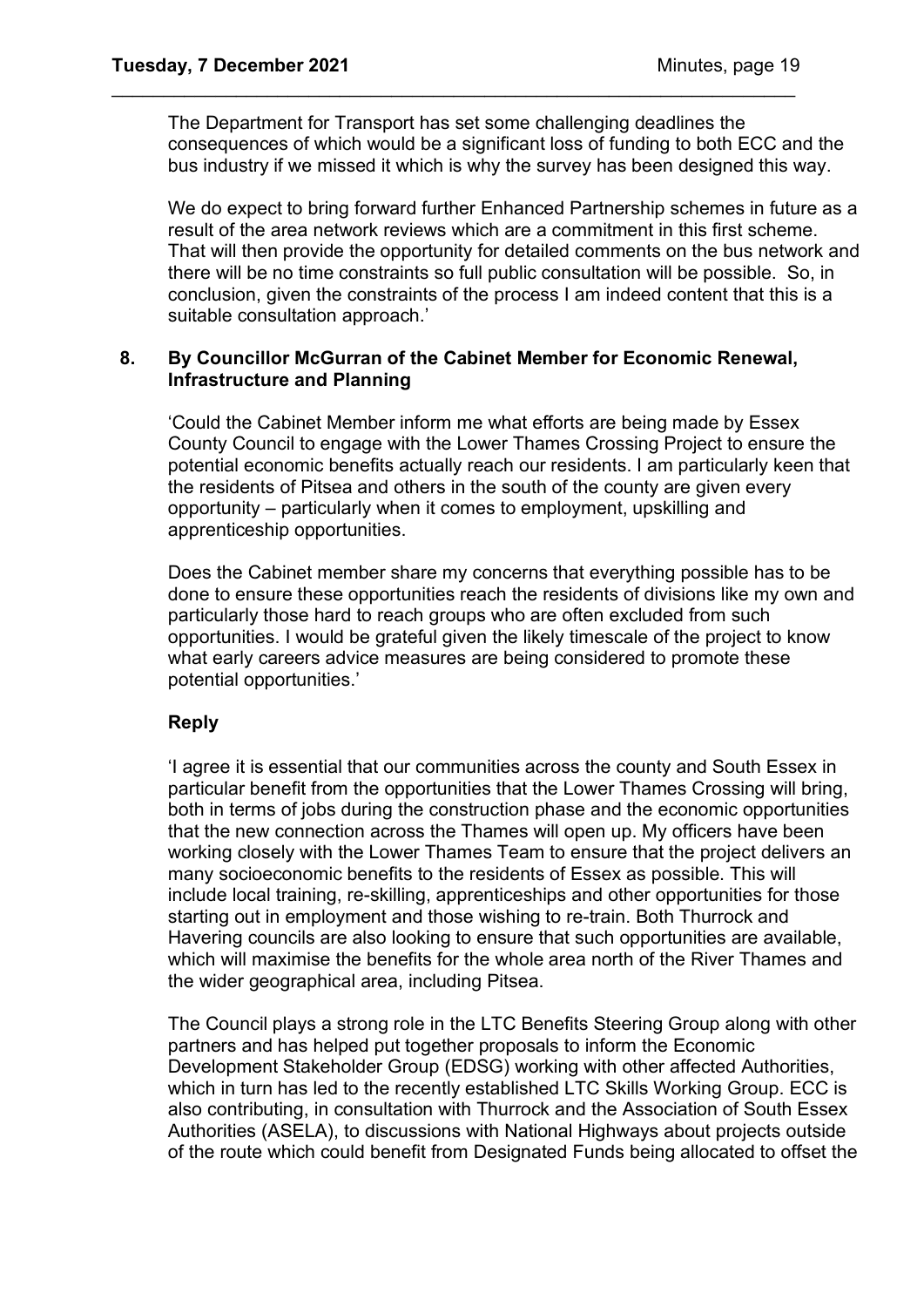environmental, social and economic impact of the proposal to the benefit of residents. Discussions on this matter will progress in 2022.'

### **9. By Councillor Grundy of the Cabinet Member for Education Excellence, Lifelong Learning and Employability**

\_\_\_\_\_\_\_\_\_\_\_\_\_\_\_\_\_\_\_\_\_\_\_\_\_\_\_\_\_\_\_\_\_\_\_\_\_\_\_\_\_\_\_\_\_\_\_\_\_\_\_\_\_\_\_\_\_\_\_\_\_\_\_\_\_\_

**'**I recently attended a site meeting for the new Primary School at St Luke's, Runwell and was impressed at the progress being made, including plans for staff recruitment. Please could the Cabinet Member outline the steps being taken in the construction to support our carbon emission programme.'

## **Reply**

'The new Primary School and 56 place Early Years Nursery on the St Luke's Park housing development, will provide the required long-term primary school and nursery capacity to meet forecast demand from the development. Without additional provision in this area, there is a significant risk that children moving into the area will not be able to access primary education within the locality of their home and need to travel further to access provision. As this school and nursery is on a new housing development it will benefit from safe, local, cycle and walking routes and therefore reduce the need for travel by car.

The aspiration is for the proposed buildings to achieve an Energy Performance rating of an 'A+', through the use of modelling and onsite generation (PV) to offset energy in use, meeting the overall vision and goal for energy efficient developments and a drive towards a reduction in carbon emissions. The PV panels will be providing 7kWp for the Nursery and 31 kWp for the Primary School. The design basis is to provide a sustainable approach to the design, construction and production of all facilities, in delivering a cost-effective and efficient educational site for optimal learning that includes the following:

- Optimal thermal comfort for building occupiers, maintaining appropriate internal temperatures, maintaining appropriate C02 concentration levels, providing adequate fresh air and minimising cold draughts.
- Minimising the use of all fossil fuel resources
- Reducing the demand for energy and water during peak periods, minimising waste and CO2 emissions
- Designed and constructed to respond to constraints and opportunities and adapt to future impacts of climate change.
- Effective measuring and monitoring of the performance of the buildings in operation. Automation of building service plant from a BMS system.

Climate Based Daylight Modelling has been used to assess daylight factors. Artificial lighting will comprise of high efficiency LED light fittings, with automatic controls such as daylight dimming, absence or presence detection to ensure energy efficiency. Lighting will be designed in line with CIBSE LG5 Lighting in Education.'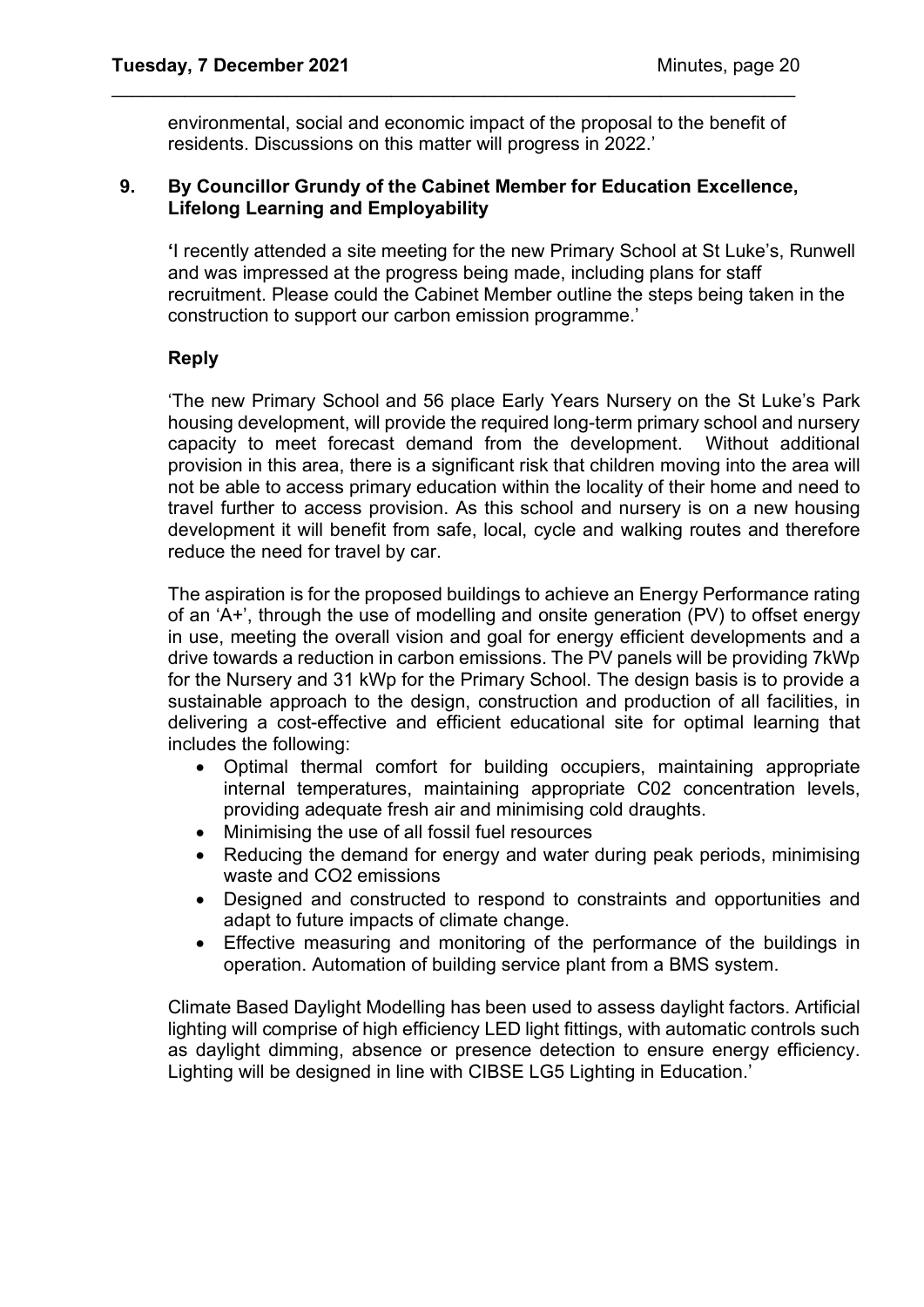### **10. By Councillor Playle of the Cabinet Member for Economic Renewal, Infrastructure and Planning**

\_\_\_\_\_\_\_\_\_\_\_\_\_\_\_\_\_\_\_\_\_\_\_\_\_\_\_\_\_\_\_\_\_\_\_\_\_\_\_\_\_\_\_\_\_\_\_\_\_\_\_\_\_\_\_\_\_\_\_\_\_\_\_\_\_\_

'The proposed A12 widening scheme between Junction 19 and 25 is set to have a significant impact on reducing traffic congestion and improving road safety in North East Essex. Parts of the existing A12 between Witham and Marks Tey are set to be stood down and handed over to Essex County Council's control. Can I ask the Cabinet Member to consider undertaking a scoping exercise for the possible future uses of what will be a newly acquired asset for the Council and to investigate the merits of creating an active travel rewilded corridor with opportunities for walking, cycling and buses?'

# **Reply**

It is our understanding that National Highways intends to submit an application for development consent for this scheme next summer (2022) and I am pleased to confirm that we are already working internally on the scope for any potential future uses for these de-trunked parts of the carriageway to maximise the benefits to Essex residents, particularly from a climate and sustainability perspective. In addition to the work we are doing internally, we are also working with National Highways on their A12 proposals and we welcome suggestions, such as a new country park, which would help enhance the local environment and mitigate against negative climate change impacts.

## **11. By Councillor Barber of the Cabinet Member for Education Excellence, Lifelong Learning and Employability**

'Could the Cabinet Member please confirm, whether the previous administration at Colchester Borough Council's decision to only agree £1m of s.106 funding from the Chesterwell development for education, as opposed to the £14m Essex County Council said was necessary, is a significant factor as to the delay in the opening of the permanent site for Trinity School?'

# **Reply**

'The decision by a previous administration at Colchester Borough Council to only stipulate £1M as a S106 contribution towards education, rather than the £14M requested by ECC at the time was not in itself a factor that has delayed the opening of new school buildings for Trinity School. While not delaying the project, it has placed the burden of funding the new school on the taxpayer, rather than the housing developer.

One of the issues related to the S106 agreement that has caused delay to the delivery of the new school buildings, is the condition of the new school site itself. ECC raised significant concerns at the time of signing the S106 agreement that the site would be unsuitable, however the agreement was signed, albeit with obligations placed on the developer to improve the site. These obligations have not been met to our satisfaction, and we are pursuing the developer to meet their obligations as stipulated in the S106 agreement. With these obligations unmet, hundreds of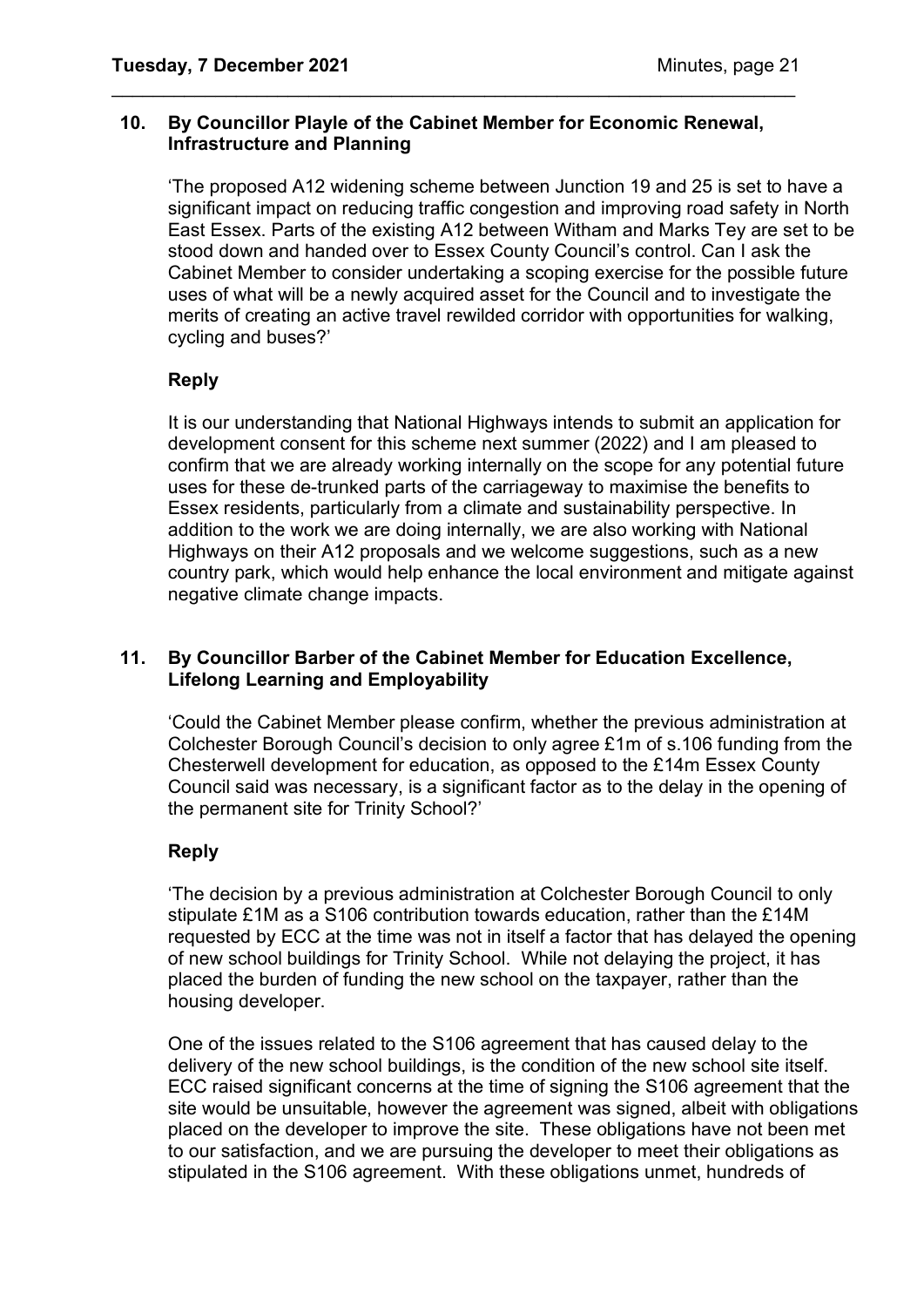thousands of pounds of further cost is placed on the taxpayer to mitigate the site issues.'

### **12. By Councillor Smith of the Cabinet Member for Highways Maintenance and Sustainable Transport**

\_\_\_\_\_\_\_\_\_\_\_\_\_\_\_\_\_\_\_\_\_\_\_\_\_\_\_\_\_\_\_\_\_\_\_\_\_\_\_\_\_\_\_\_\_\_\_\_\_\_\_\_\_\_\_\_\_\_\_\_\_\_\_\_\_\_

'Network Rail has chosen to close off the railway footbridge that connects Mandeville Way and Durham Road on the grounds of safety works. The works were promised in August then Network Rail rescheduled the works for October and these works were cancelled.

Network Rail has failed to communicate with the local residents.

Will the Cabinet Member for Highways please use his office to apply pressure upon Network Rail to get this well used footbridge back open to the public?'

### **Reply**

'If you can provide me with more information with regards to these works including any contact details, I will contact Network Rail, however it may be that I have limited influence over Network Rail and their programme of works.'

### **13. By Councillor Smith of the Cabinet Member for Economic Renewal, Infrastructure and Planning**

'Has Cllr Wagland ever taken the chance to visit Basildon town centre with her most relevant team of officers to form an opinion of how her team can support Basildon Borough Council? If so, when was this and what are the after-thoughts of Cllr. Wagland and her team for Economic Renewal?

If Cllr Wagland has not taken such a visit to Basildon town centre with officer support, when does she intend to do so and will Cllr. Wagland also meet with the members of Basildon Borough Council's Regeneration and Economic Development Committee during this visit?'

## **Reply**

'Last week my cabinet colleagues and I were due to meet in Basildon to look at economic developments that are underway, discuss what is planned for the future and consider whether there are any other opportunities that we could pursue. Sadly, that meeting was cancelled due to Covid; however, a new date will be scheduled in the new year, where we will meet with the Chair of Basildon Borough Council's (BBC) Regeneration and Economic Development Committee to discuss our shared priorities and how we can work together to support economic growth and regeneration in the town.

Basildon's economy is one of the largest in the county and it is important that we support continued economic growth and assist residents to access the existing and future employment opportunities in and around the town.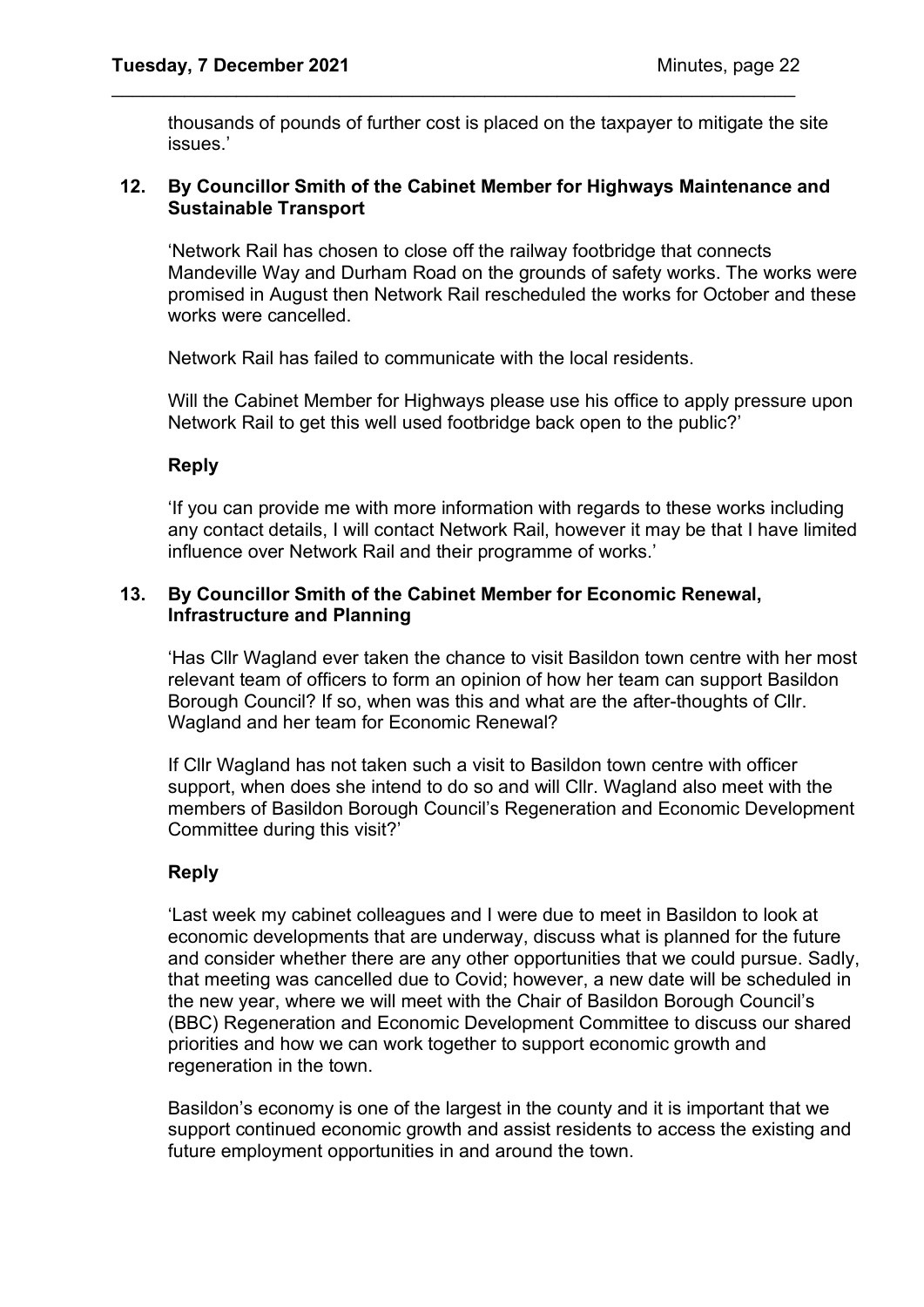In October we delivered a virtual Jobs Fair which attracted 2,231 viewers and was supported by over 30 businesses and Training Providers. There were more than 1,830 clicks on the virtual vacancy board and the live chat function was well received by job seekers and employers.

\_\_\_\_\_\_\_\_\_\_\_\_\_\_\_\_\_\_\_\_\_\_\_\_\_\_\_\_\_\_\_\_\_\_\_\_\_\_\_\_\_\_\_\_\_\_\_\_\_\_\_\_\_\_\_\_\_\_\_\_\_\_\_\_\_\_

The exciting new Evolve project that is targeting unemployed people who have been negatively affected by covid is being promoted at the Eastgate Centre now. Evolve provides free one to one support to residents via an advisor, who can help them with opportunities for employment, training and personal development. The service is available until the end of March next year.

In January we are planning to deliver the Working Families programme which will target families who are just about managing financially. A qualified Careers Adviser will offer information, advice and guidance around opportunities for upskilling and career change.

There is also regular engagement between ECC and BBC officers, including a joint meeting between ECC's Corporate Leadership Team and the Basildon Borough Council Senior Management Team in November, where shared priorities to improve outcomes for local residents was discussed.

Essex County Council is also a member of the Association of South Essex Local Authorities (ASELA) whose members include all district and unitary Councils in Southern Essex. Our aim is to deliver improved prosperity and wellbeing by working together on a collective scale to ensure that we can make the biggest possible impact on the area. The five pioneering programmes that we are jointly working on include,

- Superfast Digital Connectivity
- Thames Freeport
- South Essex Estuary Park
- Infrastructure and housing
- South Essex Technical University

We regularly meet with regeneration and economic development colleagues from all partners of ASELA and I very much look forward to playing my role in developing these relationships as we work to address the specific issues that affect the south of Essex, including Basildon.'

#### **14. By Councillor Mackrory of the Deputy Leader and Cabinet Member for Community, Equality, Partnerships and Performance**

'Levelling up Essex – Concept to Action

At the October Council a motion regarding the above was passed which called on the Secretary of State for the Department of Levelling Up, Housing and Communities to positively engage with ECC as a matter of priority. What contact has been made by the Secretary of State as of 29th November 2021 to that request?'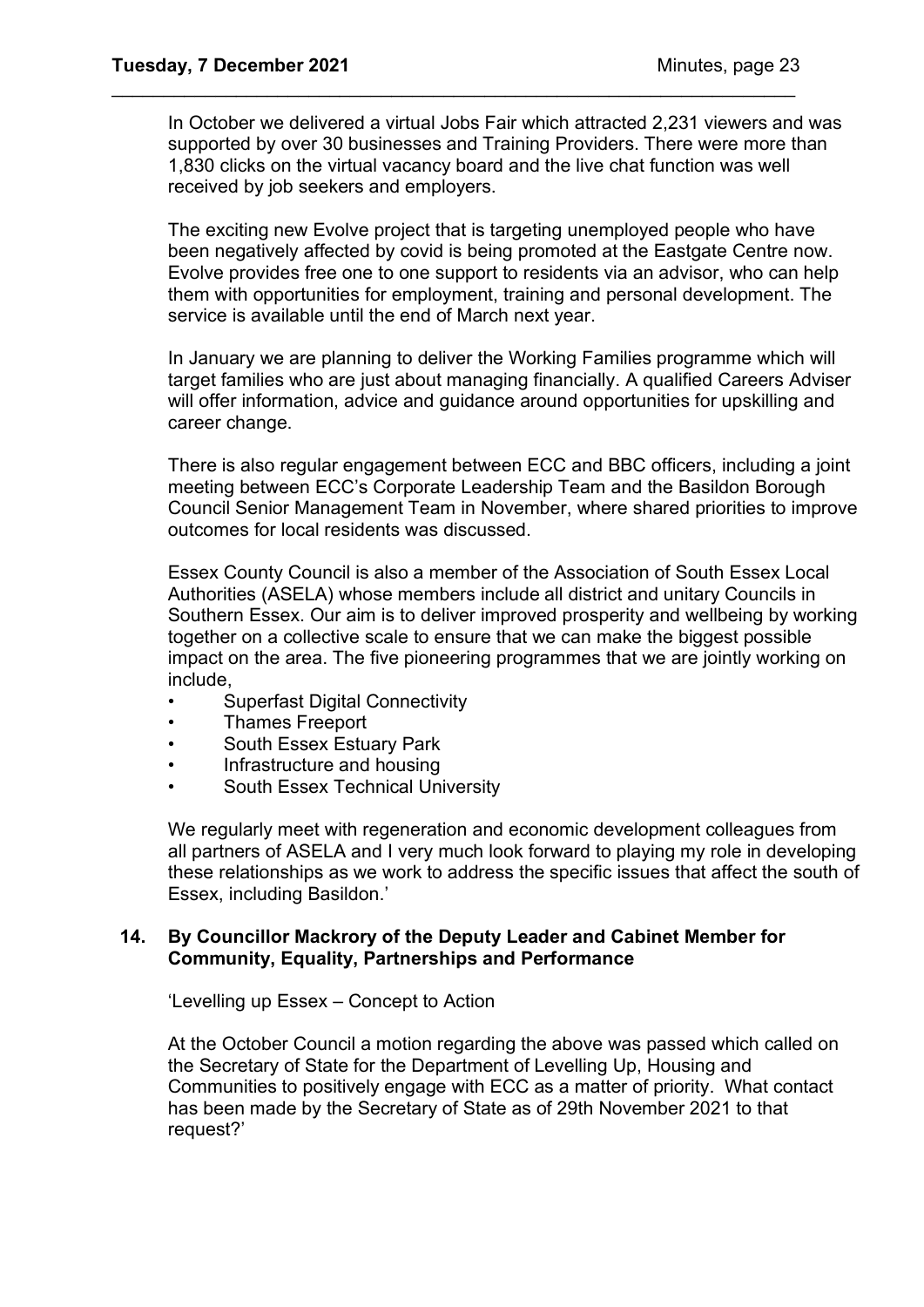### **Reply**

'Since October we have been in dialogue with the Secretary of State regarding the Levelling Up White Paper, which is anticipated shortly. He is aware of the work Essex is undertaking and we expect to continue this conversation in more detail following the publication of the paper.

\_\_\_\_\_\_\_\_\_\_\_\_\_\_\_\_\_\_\_\_\_\_\_\_\_\_\_\_\_\_\_\_\_\_\_\_\_\_\_\_\_\_\_\_\_\_\_\_\_\_\_\_\_\_\_\_\_\_\_\_\_\_\_\_\_\_

We have also received a very positive response from the Parliamentary Under Secretary of State for Levelling Up, the Union and Constitution. He was very pleased to see our commitment to levelling up all parts of the County, as set out in the 'Everyone's Essex' Plan.

His response recognised that our officers were already well engaged with his in central government and acknowledged that there was much to build on in Essex, recognising the two upcoming freeports, our commitment to tackling climate change and our request for additional funding to support and enhance our priorities. He welcomed all our ideas and stated that he looks forward to meeting up soon.

We will continue to build this relationship both on the officer side and politically. In January we will begin to launch the next phase of our levelling up plans and I look forward to sharing more information with you then.'

### **15. By Councillor Mackrory of the Cabinet Member for Education Excellence, Lifelong Learning and Employability**

'Case of unfair dismissal of Essex Headteacher

In the light of the recent Employment Tribunal case when Judge John Crosfill severely criticised Essex County Council's handling of the headteachers dismissal, what changes in procedure have been put in place to prevent such an occurrence happening again?'

### **Reply**

'As the Member will be aware from the judgment there are still reporting restrictions in place. The case is still live and I have been advised that it is not appropriate to give public comment beyond the published statements which have been widely reported. In general, the Council is always looking to improve how it responds, including its own procedures (what it does) and draw learning from any source possible.'